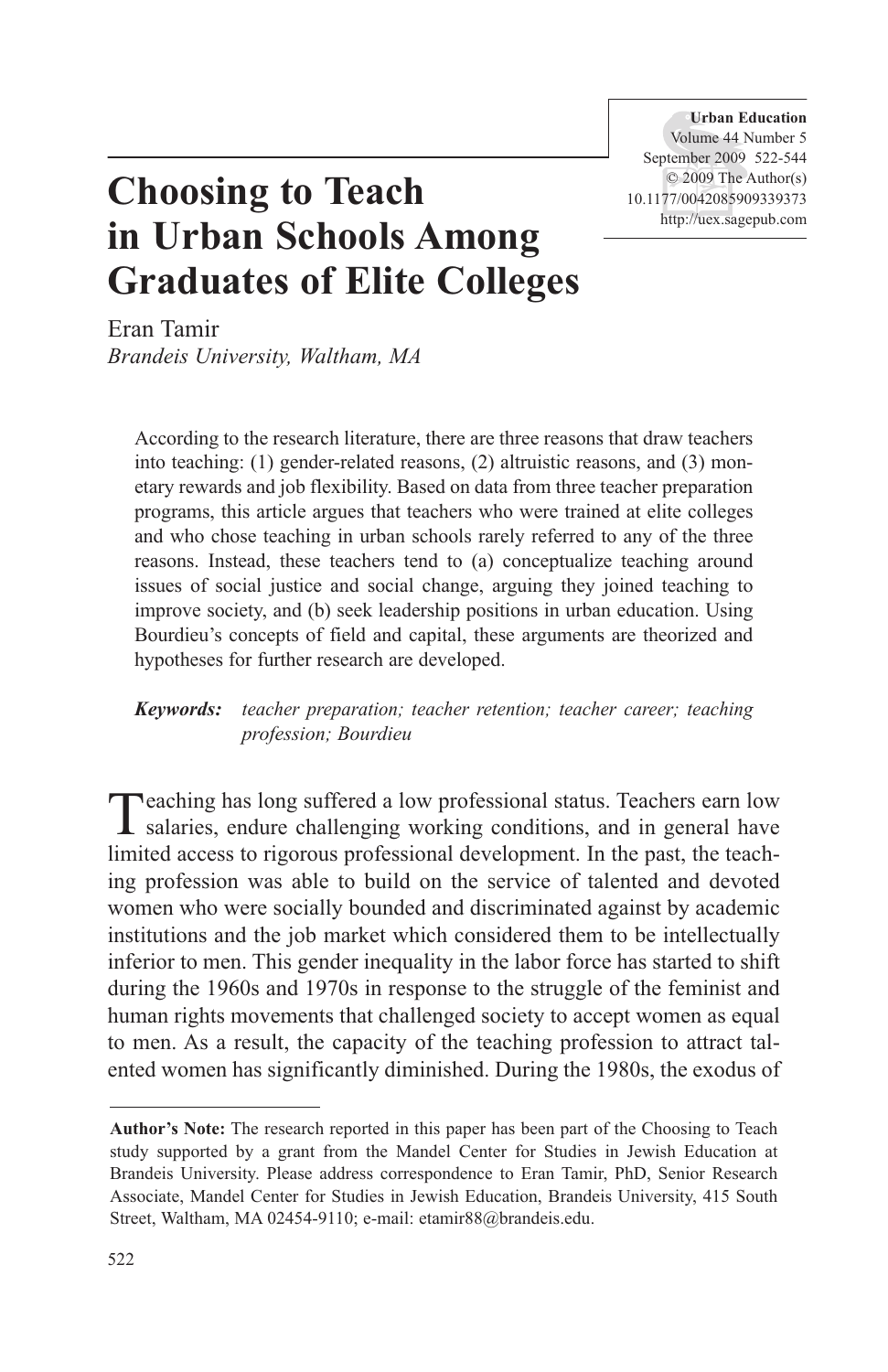talented women from the profession became a widespread and well-known phenomenon that triggered what came to be recognized during the 1990s as the "crisis of teacher quality."

One of the solutions devised by policy makers and educators to address this problem of teacher quality was to actively recruit teachers from elite colleges. The assumption was that the hundreds of teachers colleges and state universities in the United States, which attract primarily students with average to low academic abilities (as measured by their SAT or ACT scores), can not prepare the high-quality teachers that schools and students need. To thrive, it was argued, teaching, like other professions, need the kind of talented students who attend elite schools and go through rigorous academic preparation.

This argument has taken many different forms in previous years. In the 1960's, for example, the Ford Foundation donated grants to create graduatelevel teacher preparation programs (MAT) in several elite colleges (Sykes, 1984). In the 1980s and 1990s, these ideas have partly fueled the creation of the alternate route movement, which started in New Jersey in 1983 (Tamir, 2008; Tamir, in press a). Since then, alternate routes have mushroomed across the United States and are now operating in 47 states (Feistritzer, 2006). In the 1990s the same idea also led to the establishment of the national and highly desirable nonprofit Teach For America (TFA), which this year (2009) attracted 35,000 applications for approximately 5,500 teaching spots. Though this program and others are part of the alternate route movement, they all vary significantly in their mission, length of preparation, quality of instruction, and curriculum (Humphrey & Wechsler, 2007; Stoddart & Floden, 1995). Some of these programs, as well as others, take pedagogy seriously and are committed to enhance the quality of the teaching profession by recruiting college graduates from elite schools. The students who attend some of these programs and their decision to become teachers will be the focus of this article. This means that the preparation programs, where these teachers were socialized and which are likely to have had substantial impact on the way these teachers think about their role as teachers and on their practice of teaching, are going to take a back seat in this article.

In the past few decades, the literature on teachers' decision to enter the profession tends to be overly general, describing teachers as one coherent group (e.g., Lortie, 1975; Lacey, 1977) of women who are drawn to teaching because of their (a) gender, (b) altruistic nature, and (c) desire to enjoy monetary rewards as well as a flexible work schedule and job security. This study, focusing on elite college graduates who enter teaching, challenges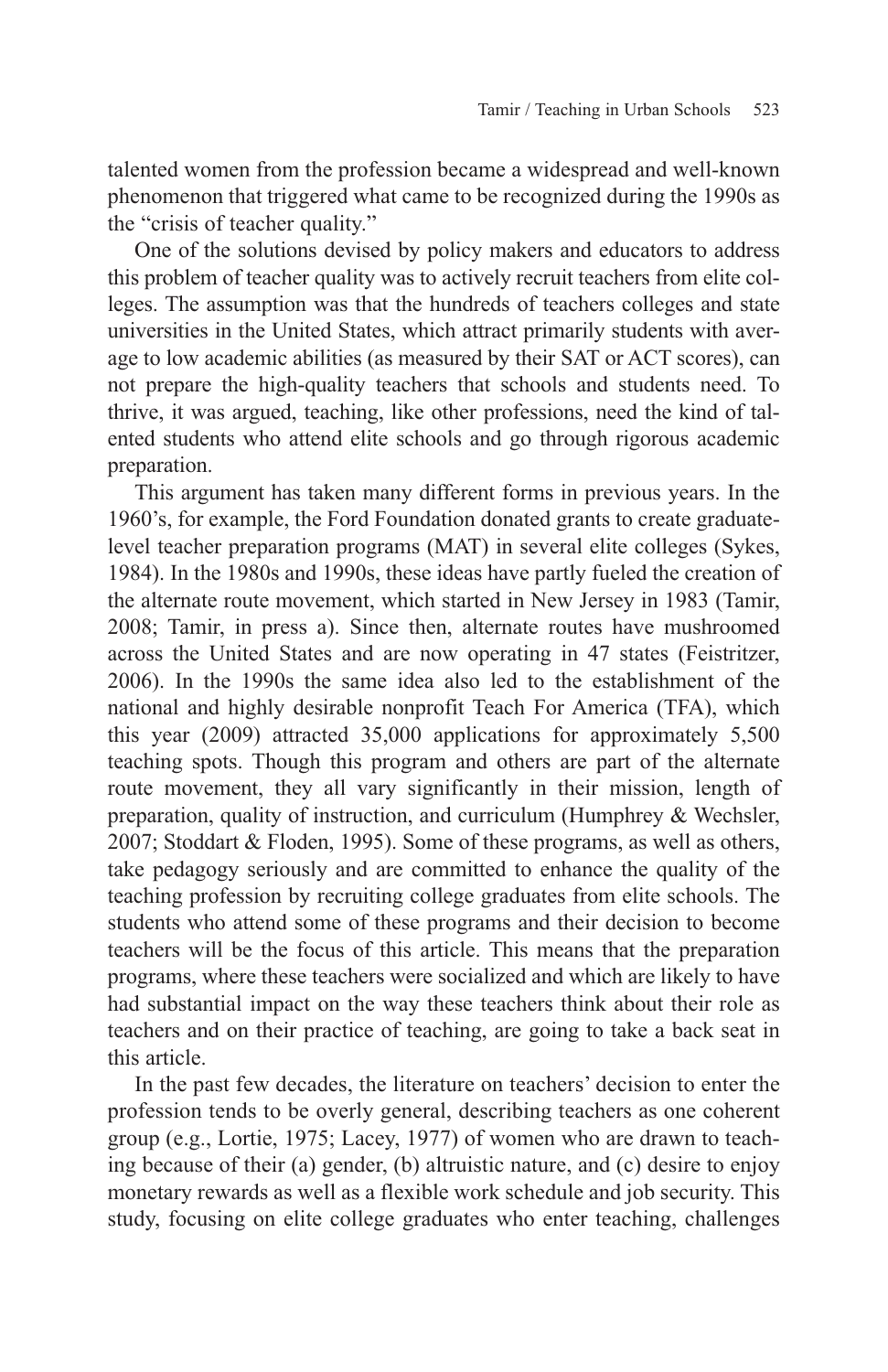the above assertions, arguing that different groups are drawn to teaching because of other reasons. Indeed, when considering the vast career options that are currently available to elite college graduates, choosing to teach may seem almost irrational if one applies the common perception of middle- and upper-class groups on teaching, as a low-status, poorly paid semiprofession. For these individuals pursuing a teaching career would mean a significant loss of monetary rewards associated with their highly valued university degree, not to mention having to cope with the dismay of peers, parents, and society at large at the choice of such low status they made. So why against all odds, and contrary to what most would consider a rational decision-making process, do talented students from elite colleges still choose to become teachers?

Based on a pilot study and recent findings from two other case studies on the career path of similar teachers (Barraza & Quartz, 2005; Quartz & TEP Research Group, 2003; Smulyan, 2004), I argue that these teachers develop a social conception of teaching that focuses on teaching mainly as a means for promoting social justice and social change. In other words, these teachers seek to have direct impact on social inequality by helping young children become successful despite all the harsh circumstances that are part of their daily reality in the inner-city neighborhoods.<sup>1</sup> This conception of teaching and the role of teachers in it is not common; it rather reflects what both Smulyan and Barraza and Quartz called a redefinition of teaching. Included in this unique conception of teaching as a vehicle for social change is also the idea of extending teaching outside of the classroom by becoming, for example, a principal or district administrator who will foster the same ideas from a higher level.

Here again, I would like to reiterate that this article is not going to elaborate on the effects that teacher preparation programs might have on teachers' conception of teaching and commitments. Indeed, teacher educators, like Cochran-Smith (2005), have argued in the past few years that

teacher education institutions, particularly those that prepare teachers for urban schools . . . are conceptualizing work for equity and social justice as an outcome of teacher preparation in and of itself. (p. 11)

I fully acknowledge this intended role that teacher preparation programs take to make an impact on the commitments of their graduates and thus devote a larger scope elsewhere to discuss it (Tamir, in press b).

Finally, I will use Bourdieu's concepts of social field and capital to offer a theorization of why elite college graduates who chose to become teachers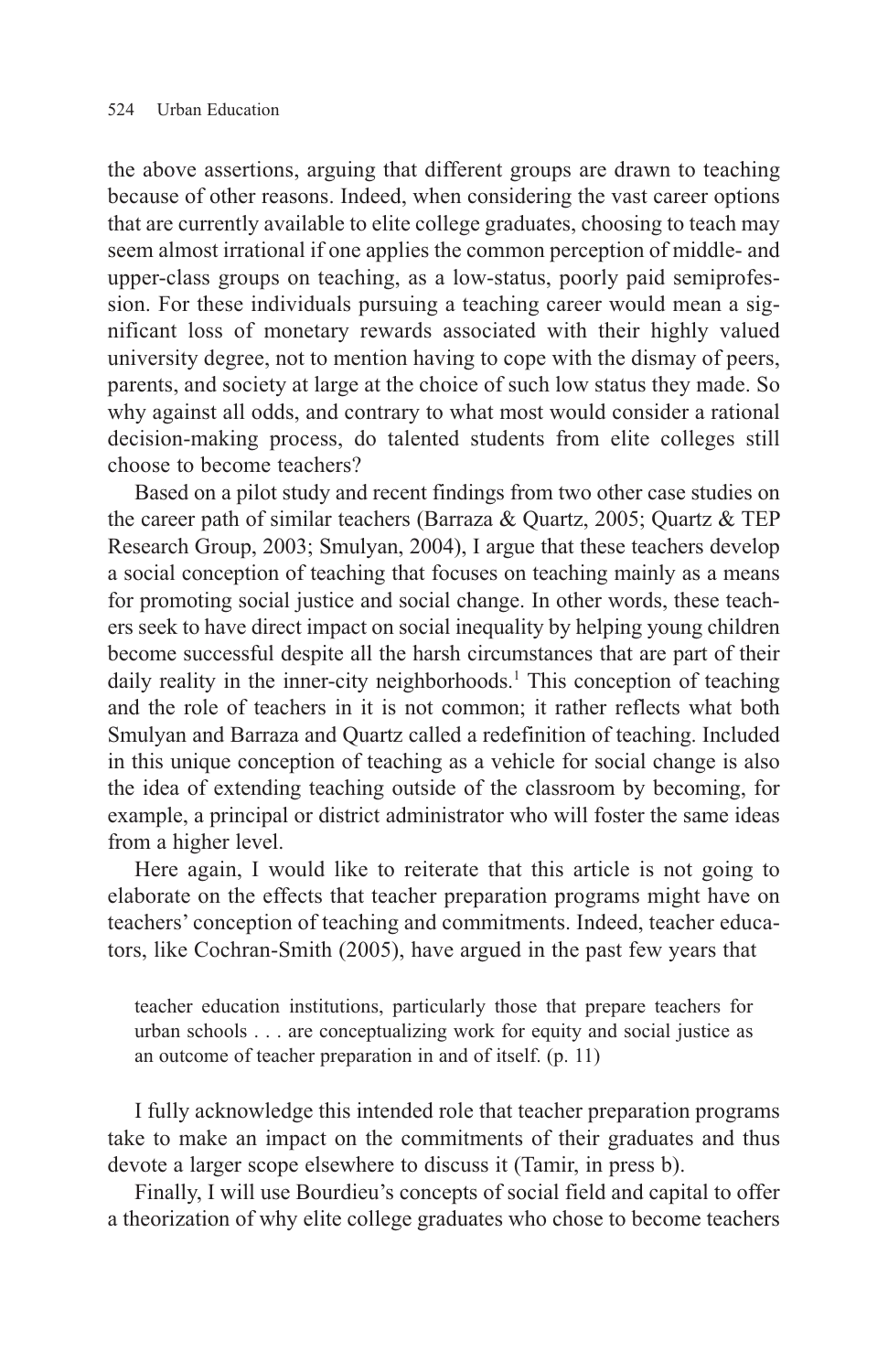are likely to embrace social change and leadership as primary facets in their interpretation of the role of teaching. I also consider the long-term potential political implications of having such established subgroup of elite college teachers taking part in the teaching field.

## **Choosing to Teach? Reviewing the Factors That Shape the Decision to Become Teachers**

Over the past three decades, many works have tried to generate data to address the fundamental question: Why teachers choose to teach? Most of this research tried to address this question, assuming teachers to be a fairly homogeneous group, disregarding in particular characteristics, such as type of academic preparation, which might create substantial differences among them. In some of these studies researchers used small qualitative samples, whereas others used large national surveys. Past research also varies in the methods that were applied for data analysis. Some researchers employed sophisticated quantitative procedures (Roberson, Keith, & Page, 1983), whereas others used simple descriptive analyses (Morales, 1994; Wood, 1978) or developed a complex narrative analysis of several case studies. Nevertheless, although research vary in terms of sample size, method, time in which it was conducted, and target population, several findings and themes seem fairly consistent across the literature.

Next, I will present a partial list of three major factors that intends to summarize a more extensive list of reasons that were described by others as drawing teachers into the profession. I later illustrate how the common explanation related to each factor becomes irrelevant or needs reinterpretation when applied to explain why teachers from elite colleges choose to become teachers.

#### **Altruistic Reasons**

In many studies, teachers reported being drawn to the profession for altruistic reasons; that is, teachers sought to help children and watch them grow through teaching (Morales, 1994; Wood, 1978). This notion is also related to Hansen's (1995) notion of teaching as a vocation and to Lortie's (1975) notion of teaching as a service. Hansen emphasizes the aspects of public obligation and personal fulfillment that are attached to what he calls having a sense of vocation. Vocation, he argues, "describes work that results in service to others and personal satisfaction in the rendering of that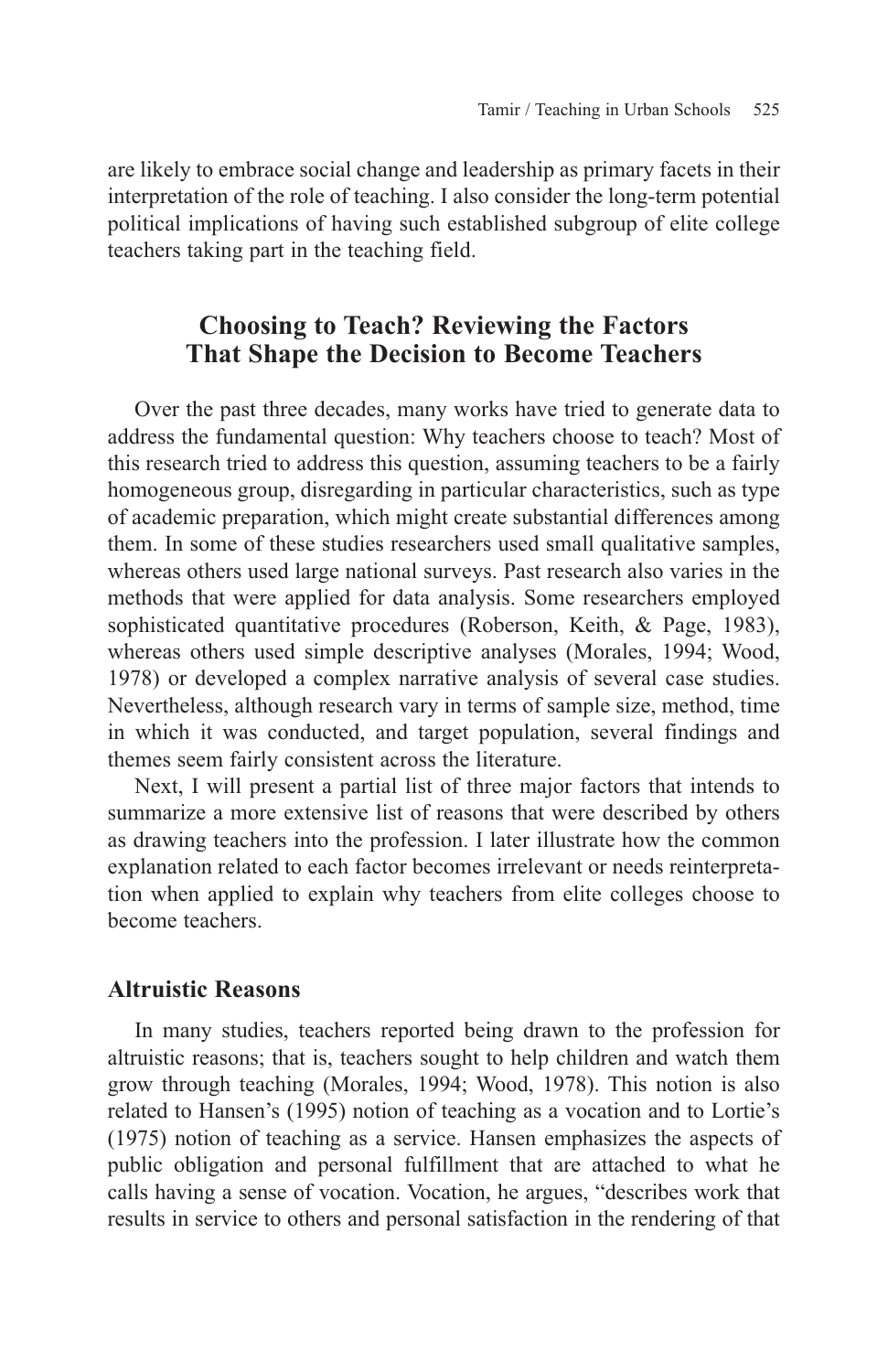service" (p. 3). It involves an active devotion of oneself to the practice of teaching in a way that would "enact one's inner urge to contribute to the world" (p. 5). Lortie has a more structural, some would say simplistic, view on this issue. For him, service is one of five themes that draw teachers to teaching. Lortie notes, "Teachers have been perceived as performing a special mission in our society, and we can see the continuation of that conception among those engaged in the work today" (p. 28). Two decades later, Cohn and Kottkamp (1993) who revisited Lortie's research found that teachers' intrinsic rewards<sup>2</sup> remained similar across the years. When asked to rank "which of the following is the most important source of satisfaction to you," teachers overwhelmingly (86.2% in Lortie's 1964 study, and 86.7% in Cohn and Kottkamp 's 1984 study) replied: "the times I know I have "reached" a student or group of students, and they have learned" (p. 61).

Quite similarly, recent data about teachers' satisfaction and retention support this notion, suggesting that new teachers stay in the profession if they feel they have a positive impact on students, what Johnson and Birkeland (2003) called a sense of success.

#### **Gender-Related Reasons**

Researchers also agree that teaching has been historically shaped as the "woman's 'true' profession" (Hoffman, 2003), thus making women far more likely than men to hold a teaching position (Roberson et al., 1983; Zumwalt & Craig, 2005). Except for the very early days of teaching in colonial times, teaching has been a predominantly feminine practice. Condliffe-Lagemann (2000) vividly described how teaching became women's work and how teachers were subordinated to male administrators. Although teachers have struggled to increase their professional stature by organizing in unions, enhancing certification requirements and gradually adding more years of academic, as a group, on average, more years of academic work (Angus, 2001; Hoffman, 2003; Sedlak & Shlosman, 1986), the positioning of teaching as feminine has affected and continues to affect the economic and cultural rewards of teaching, making it a poorly paying profession with very little social status to offer (Labaree, 2004, 2005). For example, recent data show that teachers are underpaid when compared to other college graduates and that the gap between the groups is gradually increasing (e.g., Olson, 2000). All the while, even today, the profession continues to become more feminine than ever before. Recent reports show that women are approximately 82% of the teaching force compared to "74 percent in 1996, 71% in 1990 and 69% in 1986" (Feistritzer, 2005a). This means that although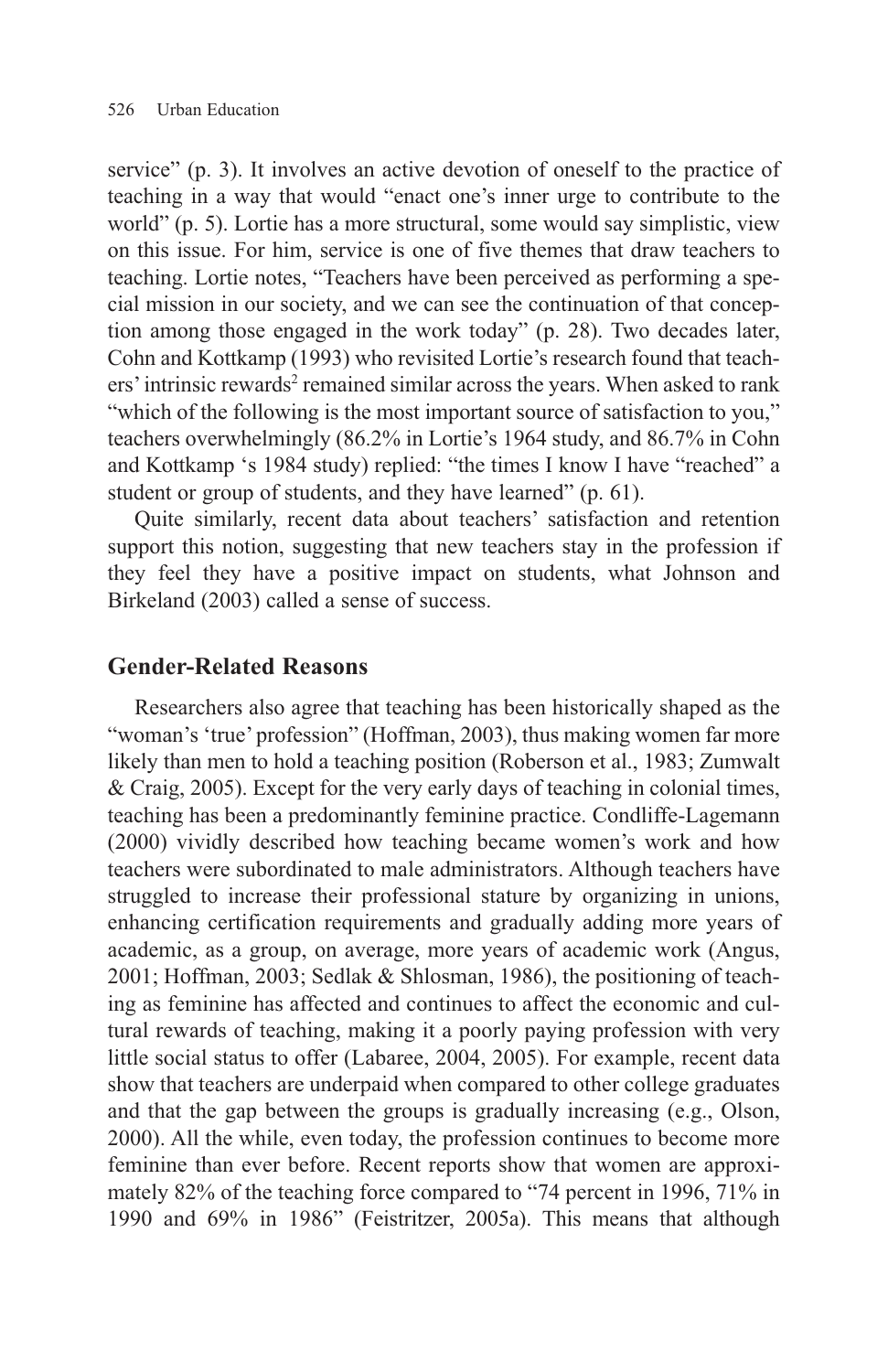women enjoy greater job opportunities than ever before, there are powerful social structures at play that still push primarily women with relatively low academic aptitude (Roberson et al., 1983) to teaching.

#### **Monetary Rewards and Working Conditions**

Many researchers discuss how monetary and status rewards (what Lortie calls extrinsic rewards)<sup>3</sup> shape aspiring graduates' decision to enter teaching. According to Lortie (1975) and others (e.g., Lanier & Little, 1986; Zumwalt & Craig, 2005), teaching has been a means for upward social mobility and professional stability to many who have been first in their families to attend college and for immigrants and others who come from modest social background. For these groups, who form a significant portion of the teaching force, teaching is an invaluable opportunity to join the ranks of the lower middle class. In addition, researchers argue, teaching also provides women and their families with flexible working arrangements that allow them to raise their own children more comfortably (what Lortie calls ancillary rewards)<sup>4</sup>. About 45.8% of the teachers in Lortie's sample, compared with 51.5% reported in Cohn and Kottkamp's (1993, p. 59) work two decades later, reported that "the relative security of income and position" and "the schedule (especially summer), which can permit travel, family activities, etc." were things they liked best in teaching.

Nevertheless, Lortie (1975), Morales (1994), and Cohn and Kottkamp (1993), all found that monetary rewards had relatively weak effect on the teachers' decision to become teachers. One way of explaining these contrasting findings is to argue that teachers sometimes tend to emphasize the service dimension and might feel inconvenient mentioning monetary aspects as having impact on their decision. Morales suggested that teacher might respond this way because of two reasons: (1) They share the popular belief that teaching salaries are low, and (2) They tend to feel that being devoted and dedicated is not well aligned with thinking about monetary rewards.

Recent data from Johnson and colleagues' (Johnson & The Project on the Next Generation of Teachers, 2004) study on the new generation of teachers found that beginning teachers chose teaching knowing their salaries would not be as high as they would like them to be. Nevertheless, when asked, teachers raised concerns about their ability to sustain a family on such a low wage and on being dependent on their partner's salary.

What can we make out of these findings? While there is a lot to be learned about the factors that draw teachers to teaching in general, the various analyses fail to provide a nuanced look on the various groups of teachers and their particular reasons for choosing to teach. This is exactly the point I am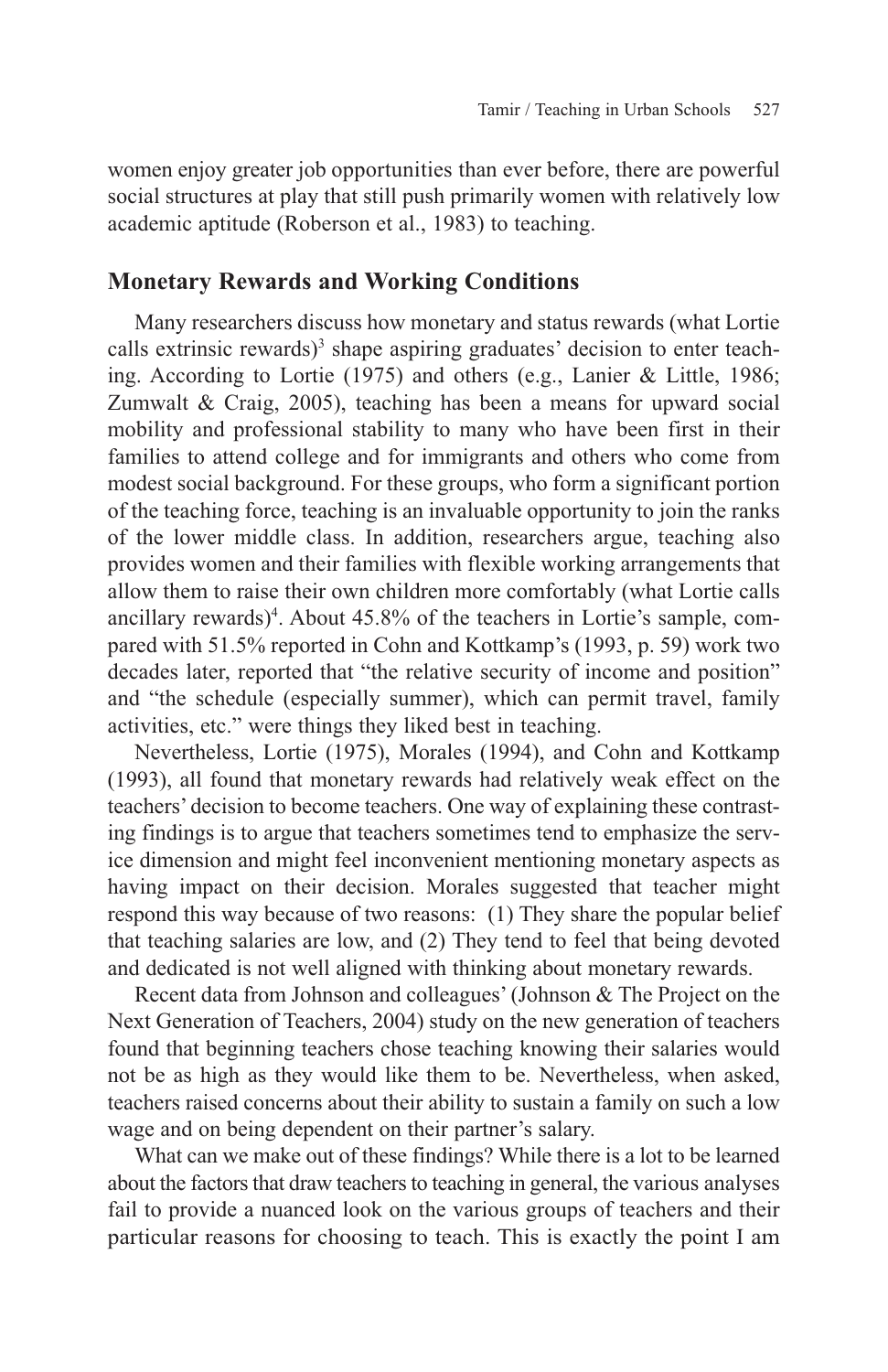trying to make in the following part, concerning the special reasons that lead elite college students to choose teaching.

## **Reconsidering the Factors as They Apply to Teachers From Elite Colleges**

Most literature on the three factors presented above treat teachers largely as a homogeneous group. Recent research (e.g., Feistritzer, 2005a; Johnson & The Project on the Next Generation of Teachers, 2004; Zumwalt & Craig, 2005), however, indicates that some segments in the teaching force, like alternate route graduates, consist of significantly "more males, more minorities and more older people than the population of teachers who obtain certification via the traditional route" (Feistritzer, 2005b, p. vi). Teachers also vary considerably in terms of their college preparation, with some attending nonselective colleges and others attending elite colleges. I argue that having this diverse workforce calls for a more nuanced analysis of teacher subgroups and the various reasons that draw them into the profession. In other words, the assumptions that led Lortie and other researchers to develop a general scheme to analyze and explain teachers' decision to choose teaching should be revisited, as they are too general and partly inaccurate.

I illustrate this point in my discussion of recent data from two case studies and a pilot study conducted by the author and colleagues where I show that teachers who attended teacher preparation programs at elite colleges with an emphasis on urban teaching committed to social justice are more likely to choose teaching for a different set of reasons than those that were reviewed above.

## **Choosing to Teach Among Graduates of Elite Colleges**

#### **Definition of Elite Colleges**

Consistent with many researchers who use student selectivity as the prime measure of college quality (Brand & Halaby, 2003; Davies & Guppy, 1997), I define elite colleges as highly selective institutions, which admit students who score relatively high on their SAT tests (roughly about 650 and higher across the three subject areas).<sup>5</sup> All three colleges that are discussed below fall into this category ("Where Will Your SAT or ACT Scores Take You?," 2007): University of California, Los Angeles (UCLA; 650),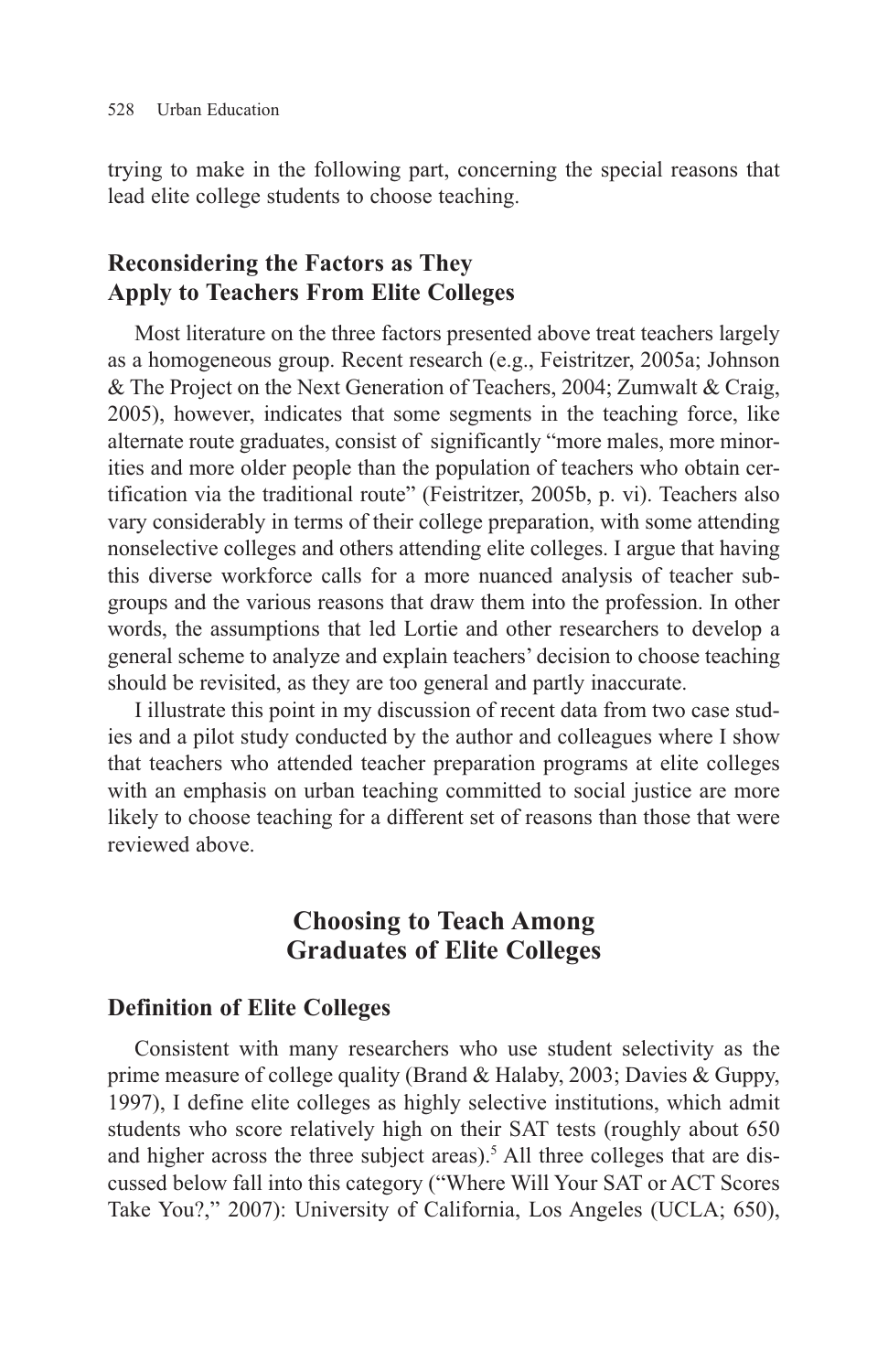University of Chicago (710), and the elite liberal arts college studied by Smulyan (710).<sup>6</sup> The latter two have long enjoyed an established reputation of quality. For example, they have also appeared in *Barron's Profiles of American Colleges* (1969), which ranks the most prestigious colleges in the United States.

The assumption underlying this sort of institutional distinction that I make is that the U.S. higher education system, covering approximately 3,600 institutions, is highly stratified. The most prestigious institutions in this system, which are also the most selective ones, hold immense power and resources that are associated with their key role in the production and reproduction of society's political, economic, and cultural elites. These institutions' see themselves as prime players in the preparation of society's next generation of leaders. This article focuses on how and why students who study, live, and evolve as young adults in this social context of elitism and privilege being expected to excel and lead in anything they do, choose teaching and what does teaching really means for them?

#### **Choosing to Teach at an Elite Liberal Arts College**

Smulyan (2004) studied the career path of 28 "women at an elite liberal arts college" (p. 517). Only 11 among the 28 students have become teachers. All students were interviewed annually for 5 consecutive years and then reinterviewed 5 years after their last interview, covering a period of 10 years. Most have remained in teaching for several years. Later, several of them went to graduate school. The women were asked about past educational experiences; relations with significant Others, gender, ethnicity; and the way these were related to their educational and career choices.

Smulyan (2004) suggested an alternative explanation that counters the general findings of the literature about choosing to teach. One may argue that the students in Smulyan's sample seem to choose teaching because of the same old reasons, that is, being a woman, looking for economic stability, and having the desire to help kids learn. However, Smulyan shows that students in her sample, who attended an elite college and chose a teaching career, took that decision in a different context from the one usually experienced by most teachers, and for different reasons and aims. They were women who chose teaching, regardless of the financial hardships, and despite knowing they had much more glamorous options available. Indeed,

Few of theses women came to college expecting to teach; many dragged their feet as they considered the possibility, resisting the idea that they (like some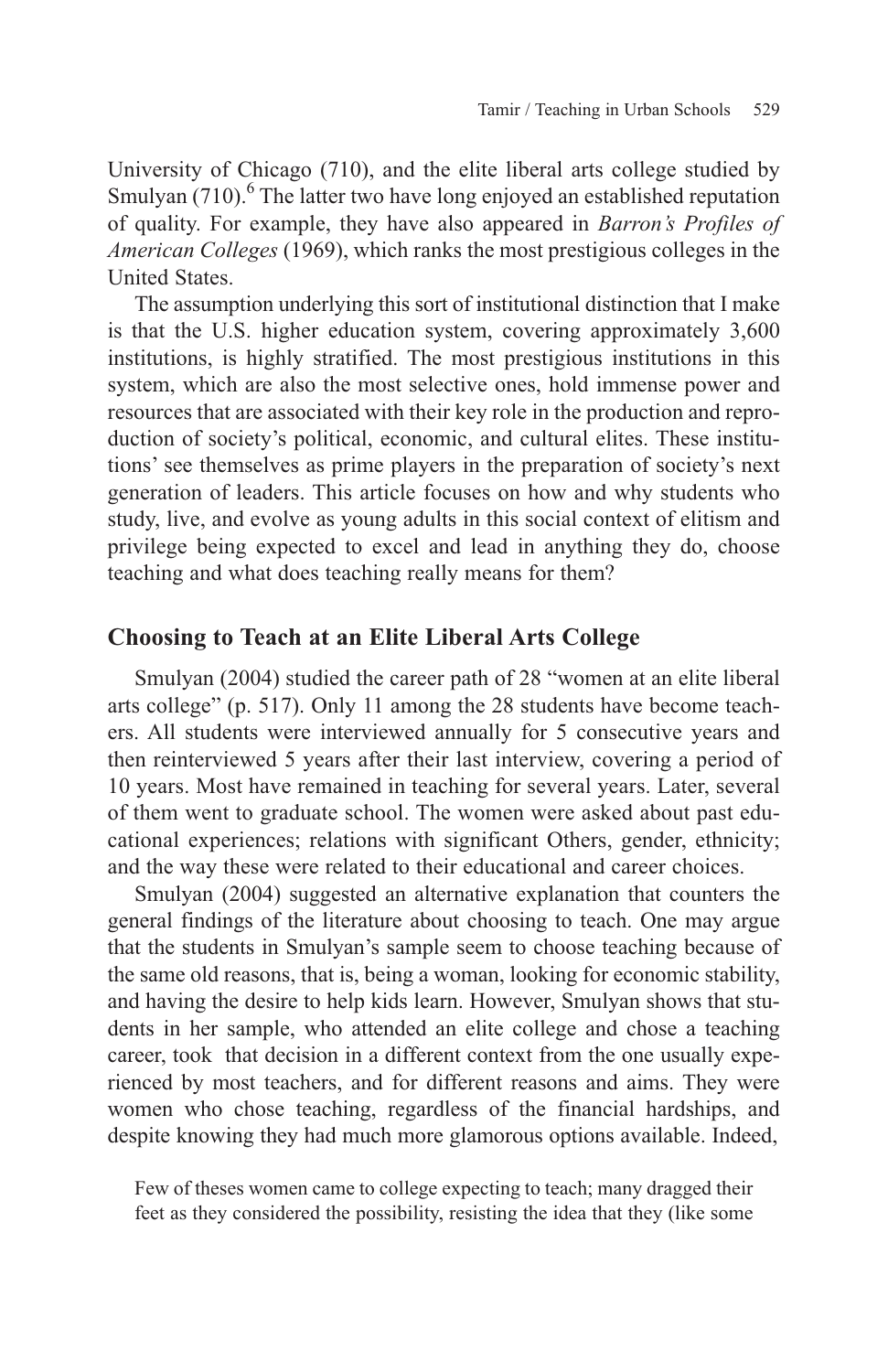#### 530 Urban Education

of their grandmothers, aunts, mothers) would fall into what they initially saw as the easy—and stereotypical-path of teaching. (p. 522)

In this case, according to Smulyan, the tension between their affiliation to a prestigious school and their inclination to choose a low-status profession, led the women to renegotiate the definitions of *teaching* and *success:*

To renegotiate definitions of teaching, these women often had to begin by taking their parents,' teachers' friends' and their own stereotypes of teachers and their contrasting expectations of what it meant to be "smart" and "successful" women. (p. 523)

Redefining *teaching* for these teachers meant developing a critical, savvy approach to teaching that is responsive "to a broad range of social inequalities" (p. 523) and acts relentlessly for social change. Smulyan's teachers refuse to conform to a model they believe confines teachers to their classroom and their children. For them, teaching is a public office carried out in the public sphere (not only in the classroom) that challenges the status quo and in particular social arrangements that are unjustified and unequal. More specifically, she argues that the women she interviewed adopted social justice awareness as part of negotiating their social status vis-à-vis what they saw as the social expectations from women to serve in a subordinated, narrowly conceived teaching profession.

On one issue, the financial security and benefits that are afforded by teaching, Smulyan's (2004) reports on mixed findings. She notes that individuals in her sample perceived teacher benefits based on their class:

Class can . . . work as a deterrent to teaching for those who want more financial security than they feel teaching provides. It can also be a positive influence, since teaching may provide more security and benefits than the individual and others in her community have experienced in the past (p. 526)

Though I don't dispute Smulyan's judgment concerning the small group of teachers she studied, I believe her argument makes less sense for elite college graduates in general, who, even when coming from a modest background, by the time they graduate, become part of a selective group that enjoys privileged access to lucrative occupations that bestow social, economic, and cultural capital that teaching can never match.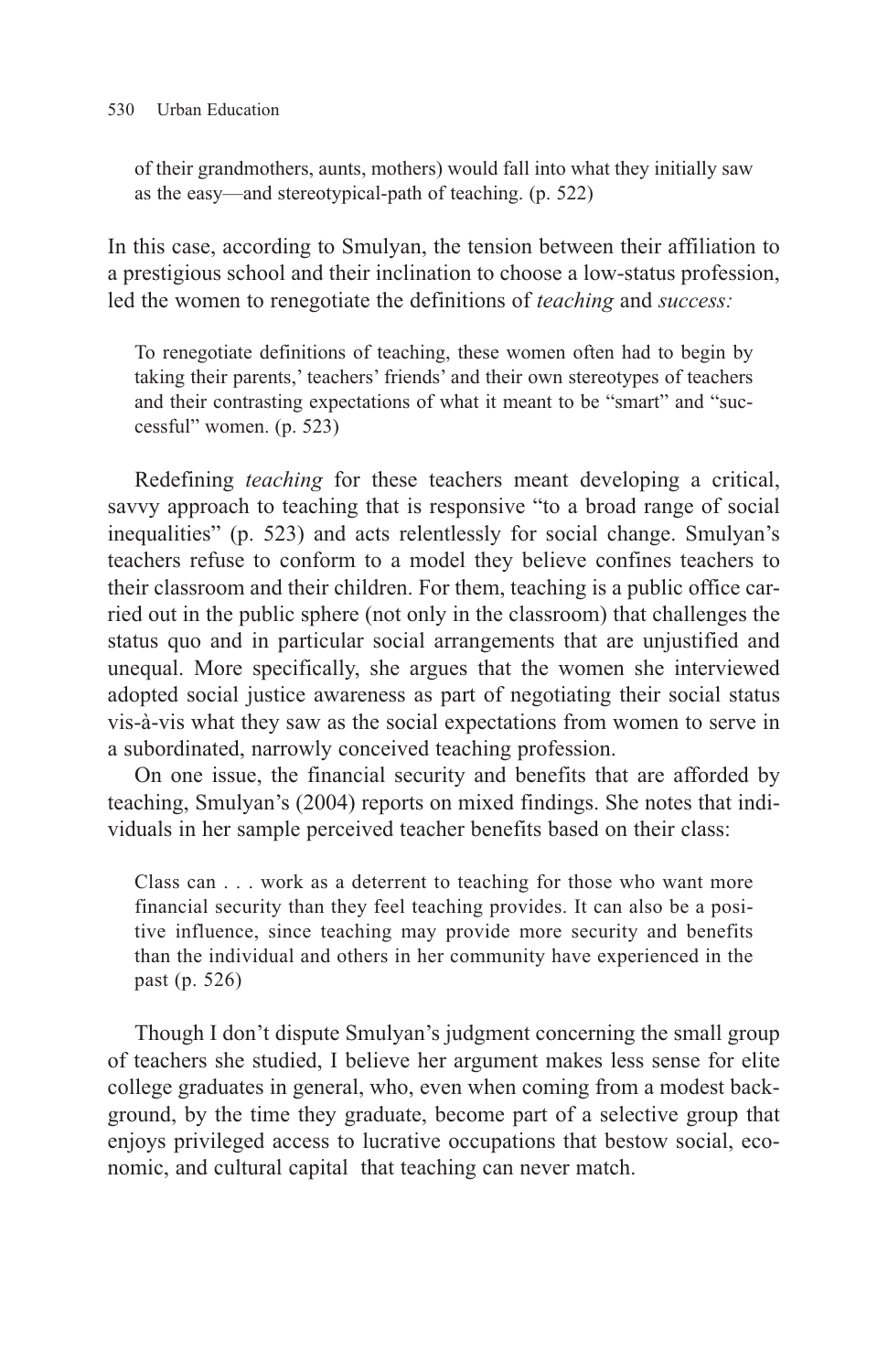#### **Choosing to Teach Among UCLA, Center X Graduates**

Since its inception in 1995 Center X at UCLA has worked diligently to prepare a cadre of talented urban teachers who would "beat the odds" by committing to teaching and other urban education–related jobs. Quartz and TEP Research Group (2003) reported that after 5 years, 71% of Center X graduates remained in teaching compared to a national average of 54% (Ingersoll, 2003). Center X teachers do even better, in terms of retention, when those who moved to other works within the field of urban education are included (88%). Barraza and Quartz (2005) reported that half of the center recruits graduated from UCLA and an additional quarter graduated from other UCLA-affiliated institutions, with "most graduating from UC Berkeley, the system's most selective university." So once again, I pose the question, why do these young individuals from elite colleges choose teaching?

So far, most research done on Center X did not respond directly to this question. However, there are several publications that report sporadically on some of the considerations that led teachers to choose teaching. For example, Olsen and Anderson (2007) described one of Center X's teachers, Anthony, who "had planned to enter the medical profession but decided against his family's wishes—to shift his career path and make teaching his vehicle for change" (p. 12). A more comprehensive analysis can be found in Barraza and Quartz (2005), who argued,

Overwhelmingly, Center X candidates' report that they choose to teach, because they are motivated by activist ideals. Nearly three quarters of incoming students stated that their belief that "teaching helps change the world and further social justice" was extremely important to their decision to pursue a teaching credential. (pp. 9-10)

In addition, 90% of the entrant teachers reported "that the program's social justice emphasis was extremely or very important to their decision to enroll in the program" (p. 12).

Other reasons that led Center X teachers to choose their preparation program were "their desire to work in the program's partner schools—some of the lowest-performing and highest-poverty urban schools in and around Los Angeles" (78%), and the "program's reputation for quality" (90%; p. 12).

Interestingly, Center X teachers confirm once again the hypothesis that, overall, teachers of elite schools are less likely to enter the profession due to reasons related to job security and flexible schedule.

The powerful connection between women and teaching remains an undeniable fact also at Center X, which has a similar gender composition (79%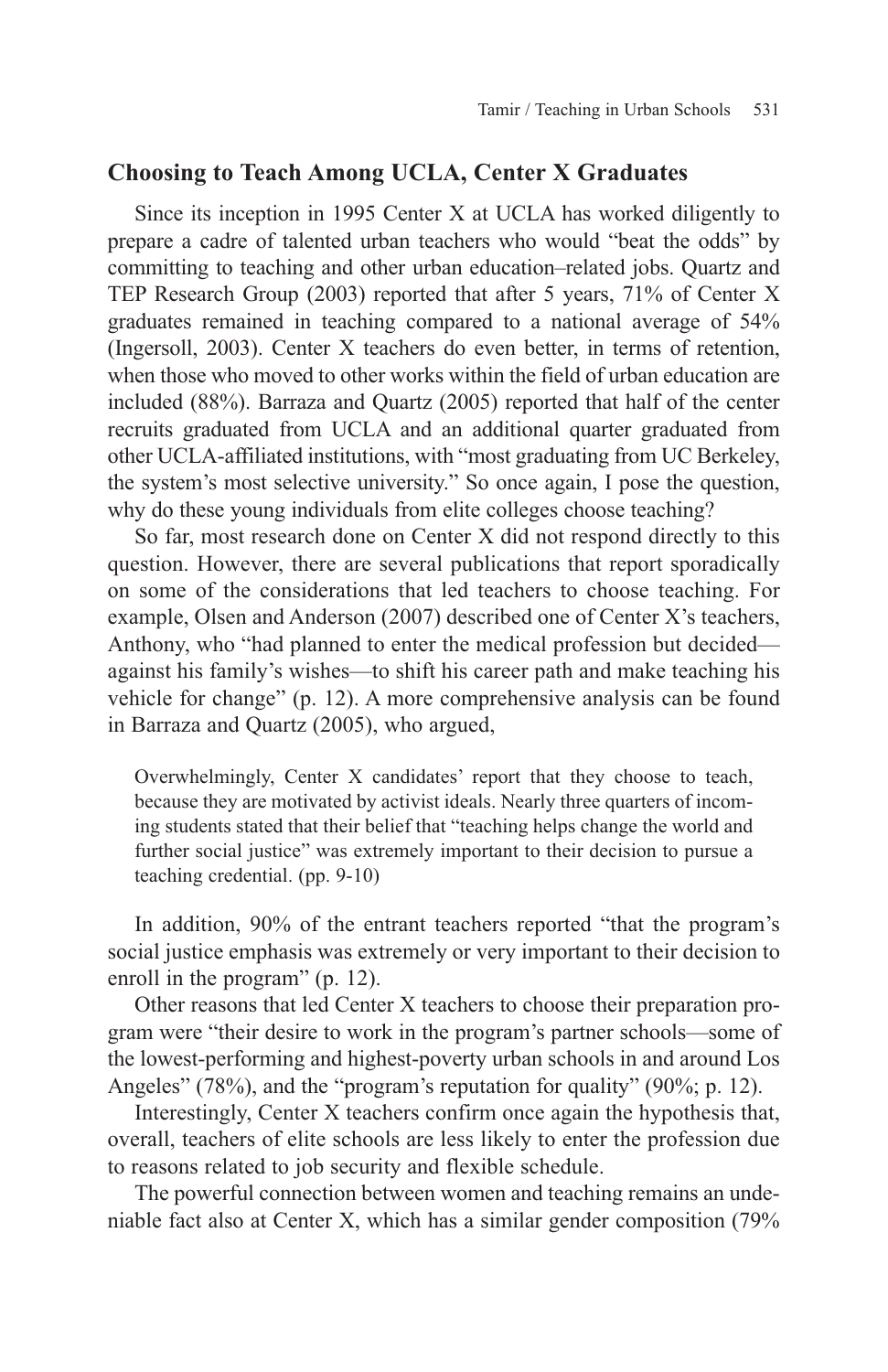female) as in national data. However, in what seems to echo Smulyan's argument on elite college teachers' desire to redefine the conception of teaching, Barraza and Quartz (2005) also concluded that Center X teachers are critical and look to challenge social inequality and extend teacher's "professional role beyond the classroom [by] moving away from teaching and into administrative and other supervisory or student support roles" (p. 13). According to Center X data, this trend was across the board for males and females, though a survival analysis reveals that males who are between Year 3 and Year 7 of their tenure were 10% more likely than women to leave teaching and advance to leadership positions (Quartz et al., 2008).

## **The Pilot Study on University of Chicago Teacher Education Program (UTEP)**

The pilot study consists of 10 interviews with UTEP graduates, which took place in 2006 at the program's offices. These interviews are part of the Choosing to Teach study.<sup>7</sup> Interviews lasted 1 hour on average, following a standard protocol developed to elicit responses directed toward teachers' decisions to teach and decisions to teach in urban schools (see Appendix A). Interviews were audiotaped, transcribed, and analyzed in ATLAS.ti. data analysis software (ATLAS.ti. GmbH, Germany) to develop general descriptive categories of response to protocol questions.8 I briefly describe these findings below and then turn to discuss in detail two major themes that have emerged from the interviews.

Figure 1 below summarizes participants' descriptions of the factors/ reasons that affected their decision to choose teaching as a career. Readers should note that asking teachers to report on the factors that affected their decision to become teachers is *different* than trying to map (as Lortie, 1975, and Cohen & Kottkamp, 1993 have done in their studies) the various rewards that teaching careers has to offer. Indeed, as can be seen, teachers reported not only about the rewards (intrinsic, ancillary, and extrinsic) associated with teaching but also elaborated on a range of reasons related to their upbringing and past experiences. For example, as can be seen in Figure 1, all participants explicated a belief in social justice and social change as a prime motivation in becoming teachers (intrinsic reward), whereas 7 participants added that they decided to become teachers because they wanted to make a difference in children's lives (intrinsic reward). Only one of the 10 teachers mentioned monetary rewards as a substantial consideration that might help keep her in teaching for the short run,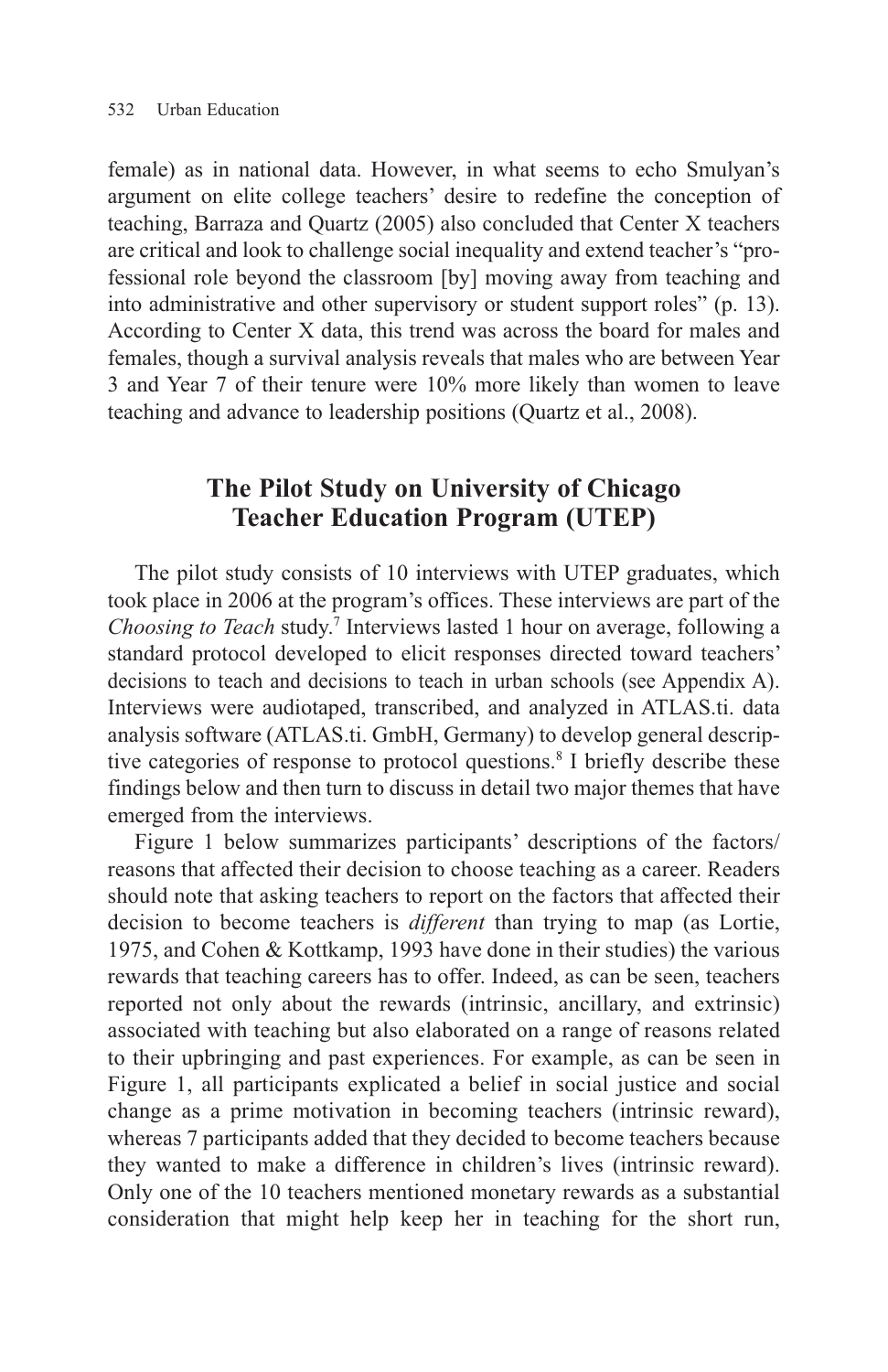

**Figure 1 Why Did You Choose to Teach? Distribution of Participants' Responses**

explaining that she needs to repay a sizable debt and that urban teaching could help her get a federal loan forgiven (extrinsic reward). Four teachers mentioned reasons related to the nature of teaching, such as teaching being a job that allows them to be creative, or collaborate with colleagues (ancillary rewards).

Other reasons that were mentioned by teachers include past experiences and interactions. For example, past teaching experience was mentioned by 8 teachers as a factor that helped them grasp the challenges and treats involved in teaching. Another example is from 5 participants who emphasized their parents' upbringing as an experience that shaped and guided their decision to become teachers. For example, one participant discussed her parents' involvement in social action for the poor as an activity that carved in her soul the importance of working for social justice. Another participant said that she learned much about good teaching and practice by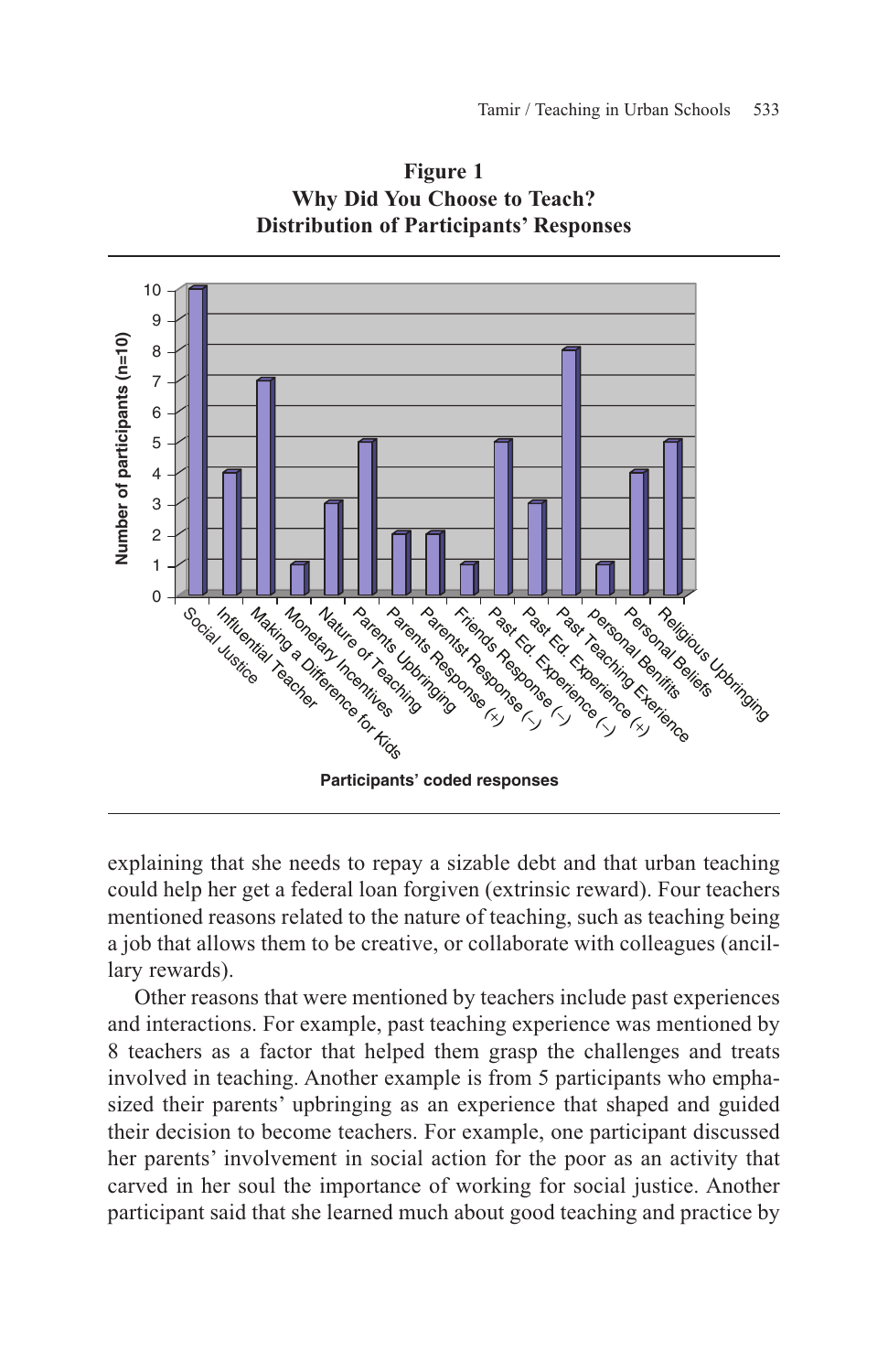observing her mother's child-rearing techniques. Teachers also mentioned their religious upbringing as a source of meaning that helped them shape their conception of justice and commitment to fellow human beings. Others mentioned "negative" educational experience (e.g., learning in schools with teachers that they didn't respect) as a factor that encouraged them to choose teaching.

#### **Emerging Themes From the Pilot Study**

Two major themes emerge from teachers' voices. First, teachers considered teaching to be a noble profession, where one can make a difference for children and society (social justice). The notion of social justice has some similarities to "altruistic reasons" cited in the literature as a major factor for choosing to teach, yet, as we also saw in the previous two case studies, social justice was conceived by teachers as an active approach aimed at changing society by reducing inequities and injustice. Moreover, teachers prepared at elite college used social justice as a conceptual platform to redefine teaching and distance themselves from more traditional conceptions of teaching that center around service, vocation, and the nurturing of children. Second, it seems that although these teachers chose to become teachers, their definition of *teaching* is expansive and untraditional. These teachers have strong commitment to social change in urban education and plan a career path that would allow them to pursue it in multiple roles and levels. When asked to explain why would they consider leaving the classroom, most say that their commitment to teaching is genuine, but so is their commitment to promote social change. In what follows, I elaborate each theme, bringing teachers' voices to bear.

#### **Redefining Teaching Through Social Justice**

Social justice was a recurrent theme across all interviews, particularly when UTEP teachers spoke about why teaching is important to them and why they chose to enter the teaching profession. UTEP teachers discussed and interpreted social justice in various ways. Some viewed the concept of social justice as a way of changing society by gradually taking more responsibility over larger fractions of it (e.g., first by teaching a class and later by running a school). Others understood social justice as a multilayer commitment to empower students in the classroom, while seeking for ways to promote social change. An illustrative example of this complex conception of social justice is the following quote from a teacher: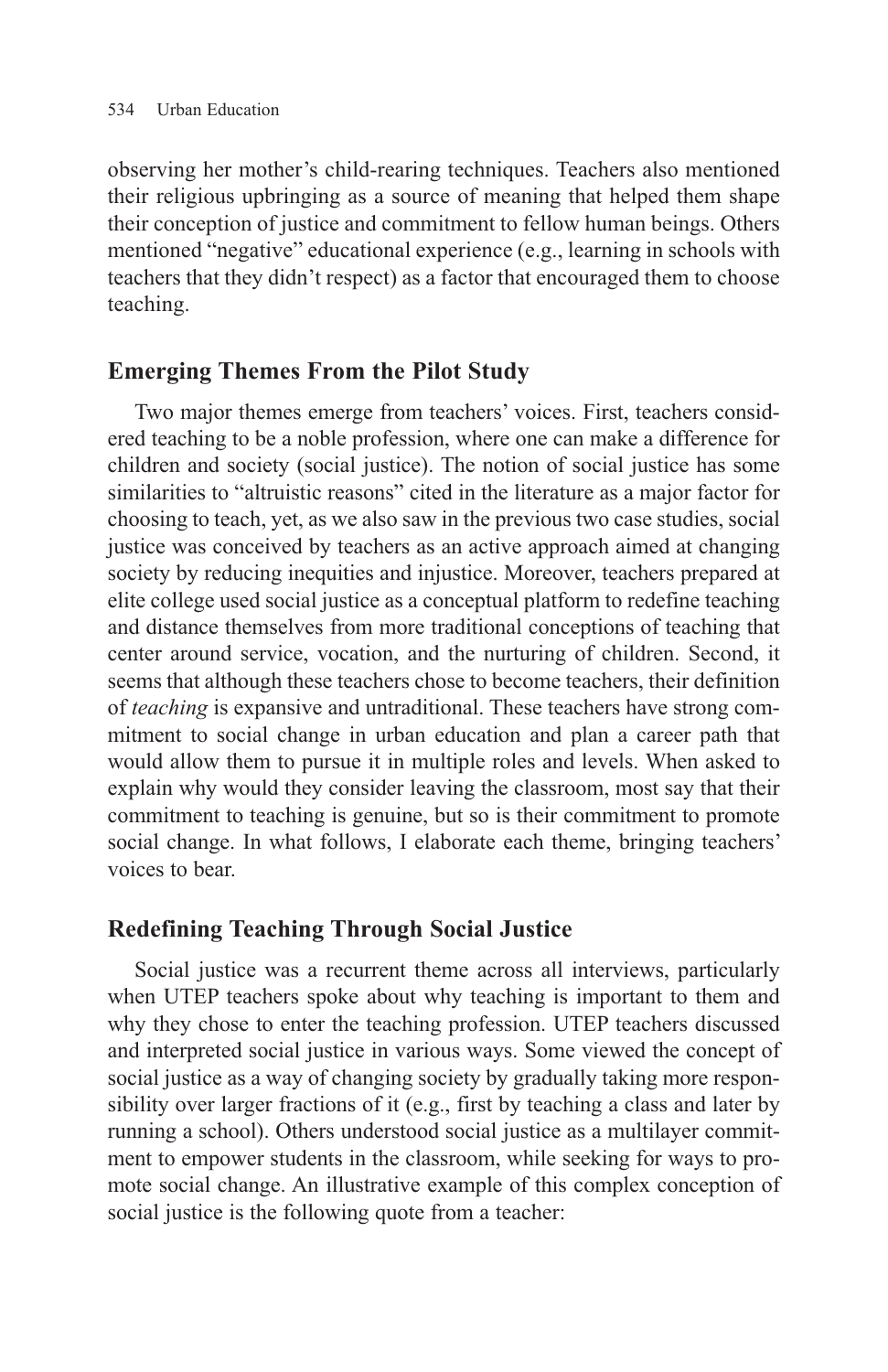The biggest reason that I want to do this program was I was interested in the social justice aspects. Like in the beginning of the program I realized that there is a lot more to teaching, to being a good teacher, than being all for the justice part. Like I cannot just focus on what is happening outside, or what is happening in the policies when I have my own classroom, right, because I have to be the good teacher that I want to be. So figuring out that this is what I need to do first, be a good teacher in the classroom, make that difference in the classroom, and then also try and think of ways that I can make a difference outside of it.

In the interviews, teachers also discussed the dimensions of social justice as a set of ideas aimed at having better and fair society, as well as a social obligation/mission to compensate children for the unjust and unequal conditions in which urban schools operate. The following two excerpts illustrate this perspective of social justice:

How I got into teaching was just trying to afford that [quality education] to children that didn't have the resources to go to a Catholic school or to go to a private school or to get bused out to an overnight boarding school.

I started to see that schools are one of the only institutions in a position to intervene in the repeating cycle of socioeconomic status determining a child's future, like the status of their parents determining their status as an adult. And I recognize that the school has been only marginally successful in trying to intervene in that cycle, but I think the school and the church probably are some of the only institutions that are in that position to help.

The way these teachers conceptualize teaching is inconsistent with what most literature on choosing to teach suggest. Instead, of Lortie's model of a compliant women who nurture kids and obediently help preserving the status quo in society, UTEP teachers appear to be critical, knowledgeable, and have a high level of ideological commitment and conviction in the potential power of education and teaching to change society and challenge inequality.

In doing so, UTEP teachers not only refuse to accept the marginal position of the teaching profession and seek to redefine it, but as we will see in the following, they also openly strive to change it from within by first becoming part of the profession and later occupying leadership positions in urban schools.

### **Expanding Teaching Outside the Classroom**

Though they chose to teach in order to promote social change, these teachers understand that social change cannot be achieved only through their actions in class. For many of them, pursuing a leadership position in education is a "natural" part of their career trajectory. In other words, they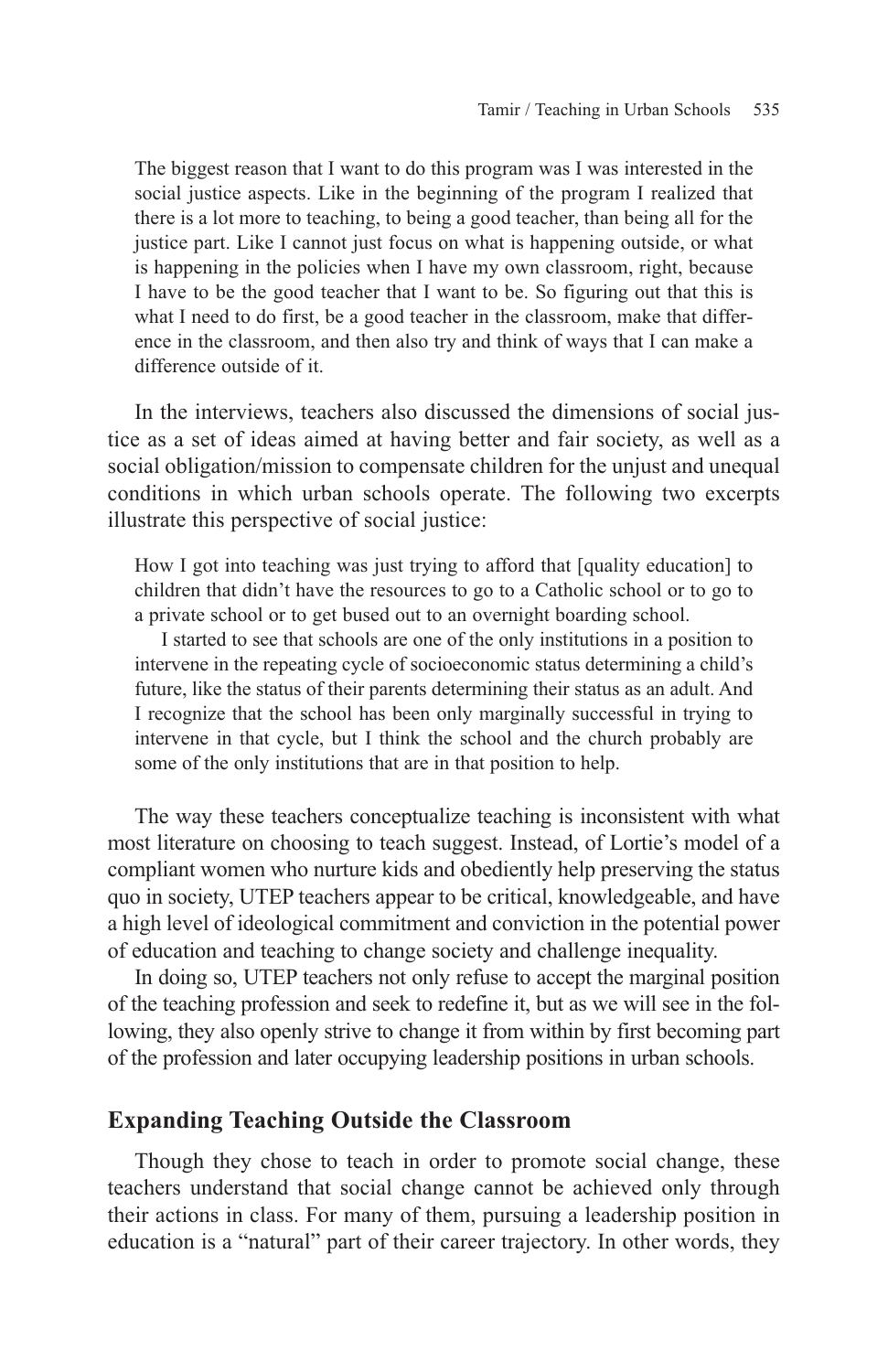view educational leadership as an expansion of their teaching commitment for social change and a tool that can help them gain more impact in directing the field toward this aim:

I think my commitment is to change the school system as it is right now, at least the Chicago public school system, and you can't really do that unless you understand the situation of the teachers, of the students, and that's part of the reason why my goal is to teach for five years, to just gain that experience and in the future there's a possibility that I might try to move up and do some administrative stuff where I can be more effective in the schoolwide level.

Another teacher notes,

I've considered going into administration, because that's where I really see change in schools happening. It's like, yeah, I can make my classroom a happy, safe place for my kids, but then what happens when they go on to 6th grade? I see other teachers in my school who don't teach at all like I do and I don't—they're very caring and thoughtful people, but I don't think that they're really—they're not preparing their kids the way that I want to prepare my kids. The greatest changes and impressive things I've seen in education were because of principals or people founding charter schools. That's definitely something I would consider to up the impact.

A third teacher was probably the most illustrative of the idea of expanding teaching outside the classroom, and she argued,

In the long-term I'm not going to stay in the classroom. In the long-term something more has to happen where I'm either training teachers or I'm a principal or I'm a legislator or I just give up entirely [laughs], because I feel like so many things have to be different.

These statements are not exceptions, but are rather representative of the 10 UTEP teachers who interviewed with the Choosing to Teach study. When asked about their likely career path, only 2 of the 10 teachers said teaching is likely to be their long-term career.<sup>9</sup> Nevertheless, most teachers said they would stay in teaching more than 5 years, and a few thought they would stay for less than 5 years.<sup>10</sup>

## **Summary of Findings**

As we have seen, past research on choosing to teach focused largely on variables such as gender, teachers' general inclination toward altruism and service, and monetary rewards and flexibility of work as reasons that draw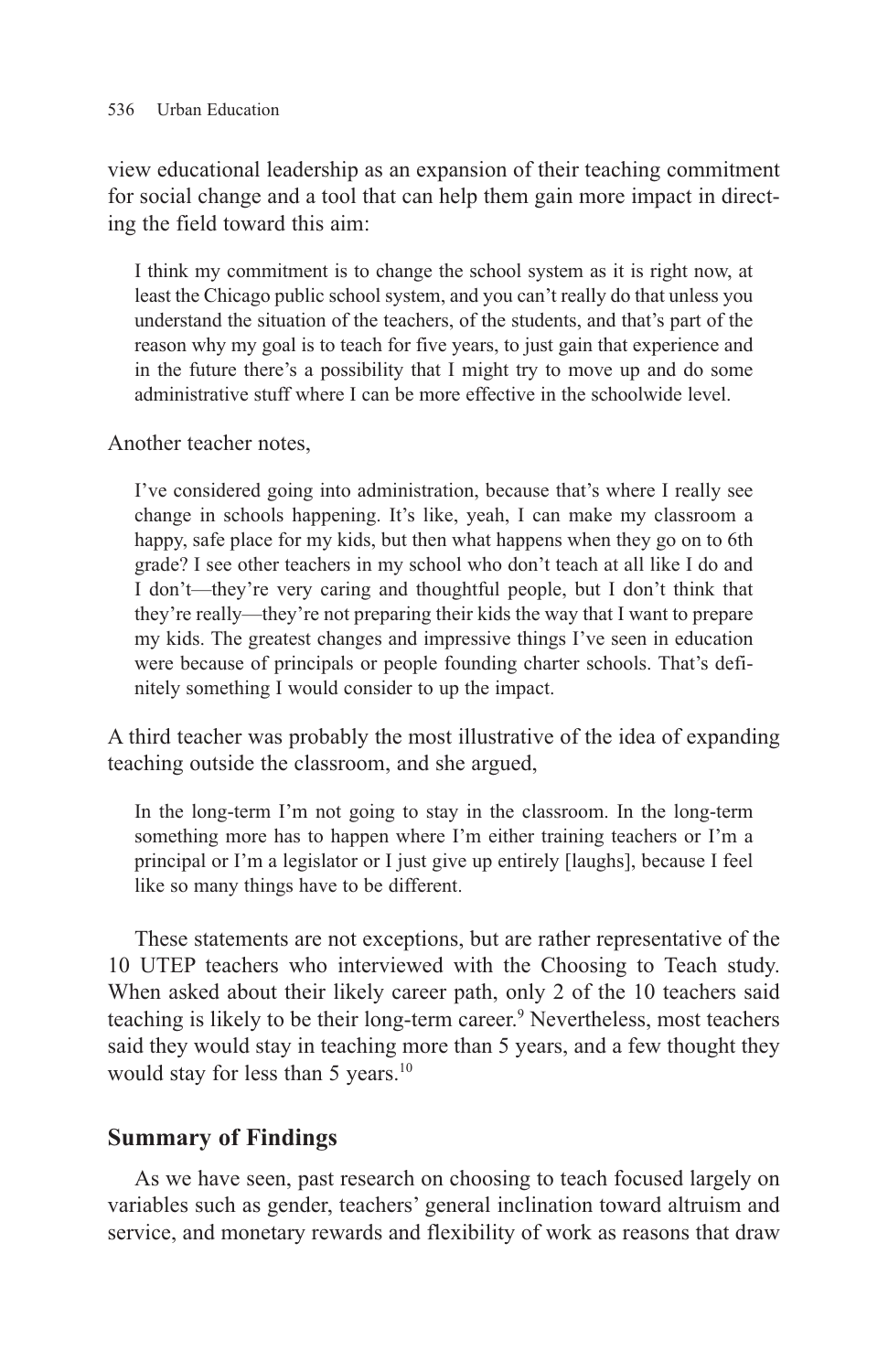teachers to teaching. The UTEP teachers we interviewed, as well as the other teachers from the two case studies I reviewed, tell a different story. As graduates of elite colleges, most of these teachers could have pursued a career that pays better than teaching. Their decision to teach was mainly inspired by a sense of mission to change society and improve the lives of poor inner-city children. Thus, it is not surprising that they did not highlight economic rewards and flexibility of work as key factors in their decision to enter teaching. Finally, and this is the main point where our data do not differ greatly from general teaching force data: It seems that being a woman, even though the teachers are conscious about it and try to find creative ways to reinterpret its role in the teaching profession, continues to be strongly associated with the decision to teach.

### **Elite Schooling and Teacher Preparation**

So far I have shown that teachers who studied in elite colleges are likely to choose teaching for reasons that differ in some important ways from the traditional reasons documented in the literature. In this final section I draw on Bourdieu's concepts of field and capital (Bourdieu, 1985, 1986) to help account for the emergence of this subgroup of teachers and to speculate about its potential influence on the field of teaching in the future. I argue that teachers from elite colleges with their unique mission and social vision of change should be considered as a group that has its own explicit agenda and is likely to seek ways to make maximum impact on the internal politics of the field of teaching. In previous research of the New Jersey alternate route to teaching (Tamir, 2008; Tamir, in press) I used Bourdieu's conceptual tools in a similar way to analyze how different policy groups (e.g. the governor, the Department of Education, teacher educators, teacher unions) pushed their preferred policies as embodied in their different visions of teacher certification to achieve more control over the field of educational policy. Here I use the same theory to consider the emergence of a distinct subgroup of teachers prepared at elite schools who hold a unique vision of teaching and are committed to redefine their field.

Indeed, according to Bourdieu (1985), every field has individuals and subgroups, which hold different visions about the nature of the field and vie for positions of influence and power. Sometimes they struggle over competing visions; more often they struggle over scarce resources. In this dynamic, new groups constantly press the status quo in their field and, depending on the circumstances, are sometimes successful in acquiring more power and pushing their political agenda forward.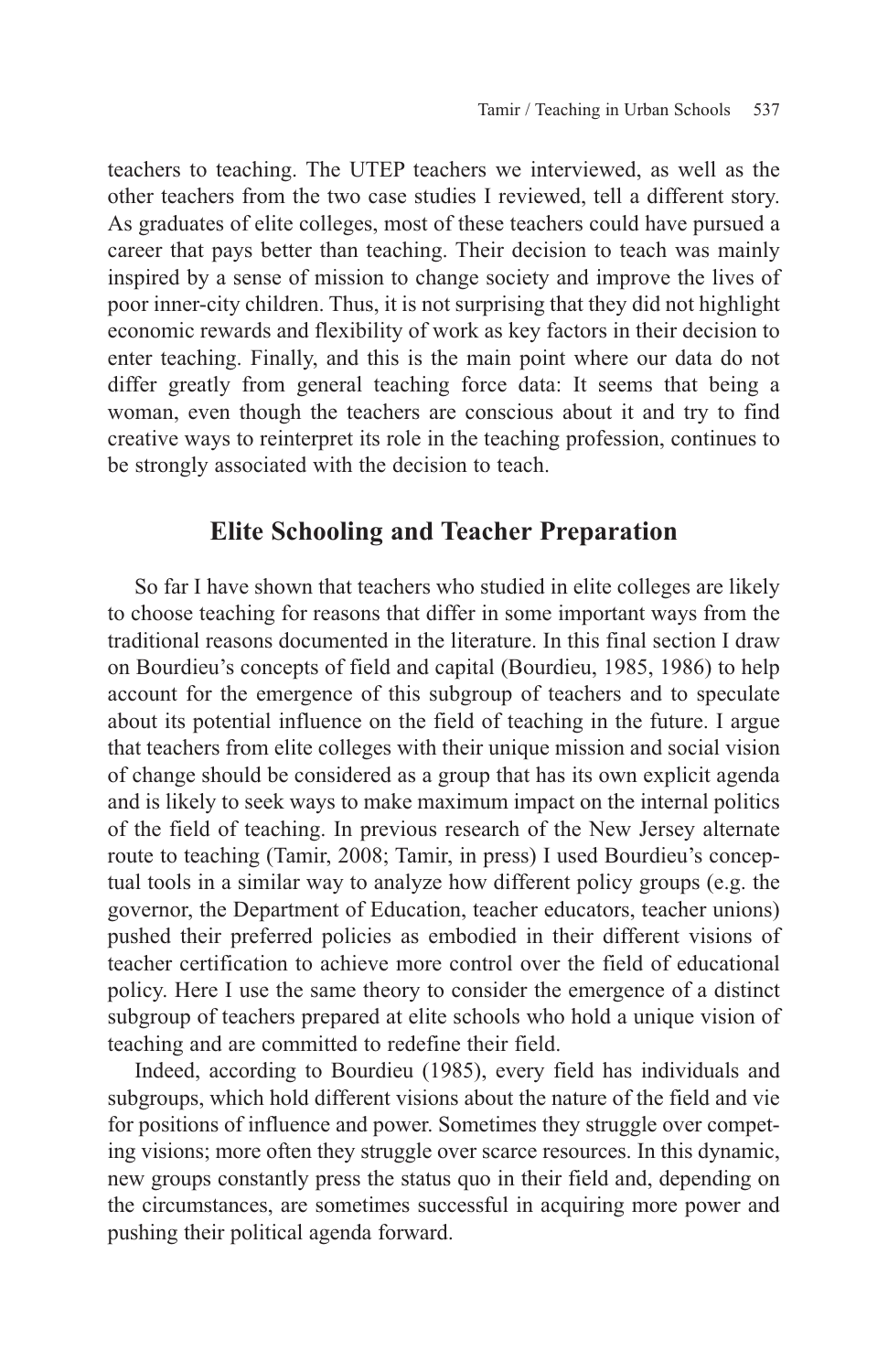## **The Role of Cultural and Symbolic Capital in the Formation of Elite College Teachers as a Distinct Subgroup of Teachers**

Though many groups and individuals may try to further their agenda and power in the field of teaching, their capacity to achieve such an aim is closely related to the types and volumes of capital they possesses. Following Bourdieu's lengthy discussion on symbolic capital and academe (1996), I argue that teachers prepared at elite colleges represent a distinct and potentially influential subgroup of teachers. As members of this subgroup, their credentials and preparation entitle them to special respect in society and access to positions of power and influence. Bourdieu would say they have cultural and symbolic capital (Bourdieu, 1986, 1996; see also Bourdieu & Wacquant, 1992). The former derived from learning over time in formal prestigious institutions, whereas the latter derived from social acceptance and general belief among the public that associate elite schooling with the image of leadership, responsibility, excellence, distinction, and public service. Most important, this public image results in a perception that views elite college graduates as fully entitled to authority and power.<sup>12</sup>

The ways in which elite school teachers reconceptualized what teaching meant for them is closely aligned to these public images and noble ideals that are associated with elite colleges. Theses teachers perceive education as a promising avenue through which a large-scale solution for social inequality could be achieved. Teaching position in poor urban schools, according to this perspective, ceases to be the unrewarding and undesirable position most teachers consider it to be. Instead, teaching becomes a way to explore and fulfill social ideals. Indeed, it seems that elite college teachers developed their conception of teaching because it allowed them to devote their energy to a grand mission of social change, a commitment that would allow them also to maintain a sense of a leading vanguard and cultural elite, worthy of its position. From this perspective, elite college teachers who are profoundly interested in leaving a positive mark on society share many similarities with their peers who became business managers, physicians, and lawyers who are also interested in leadership, power, and innovation, though many times from a very different political standpoint.

I argue, that given their excessive symbolic and cultural capital, their professional aspirations and promise, and the kind of critical agenda they seek to promote, it seems that elite college teachers are relatively well positioned to pursue their agenda and hold the potential of becoming an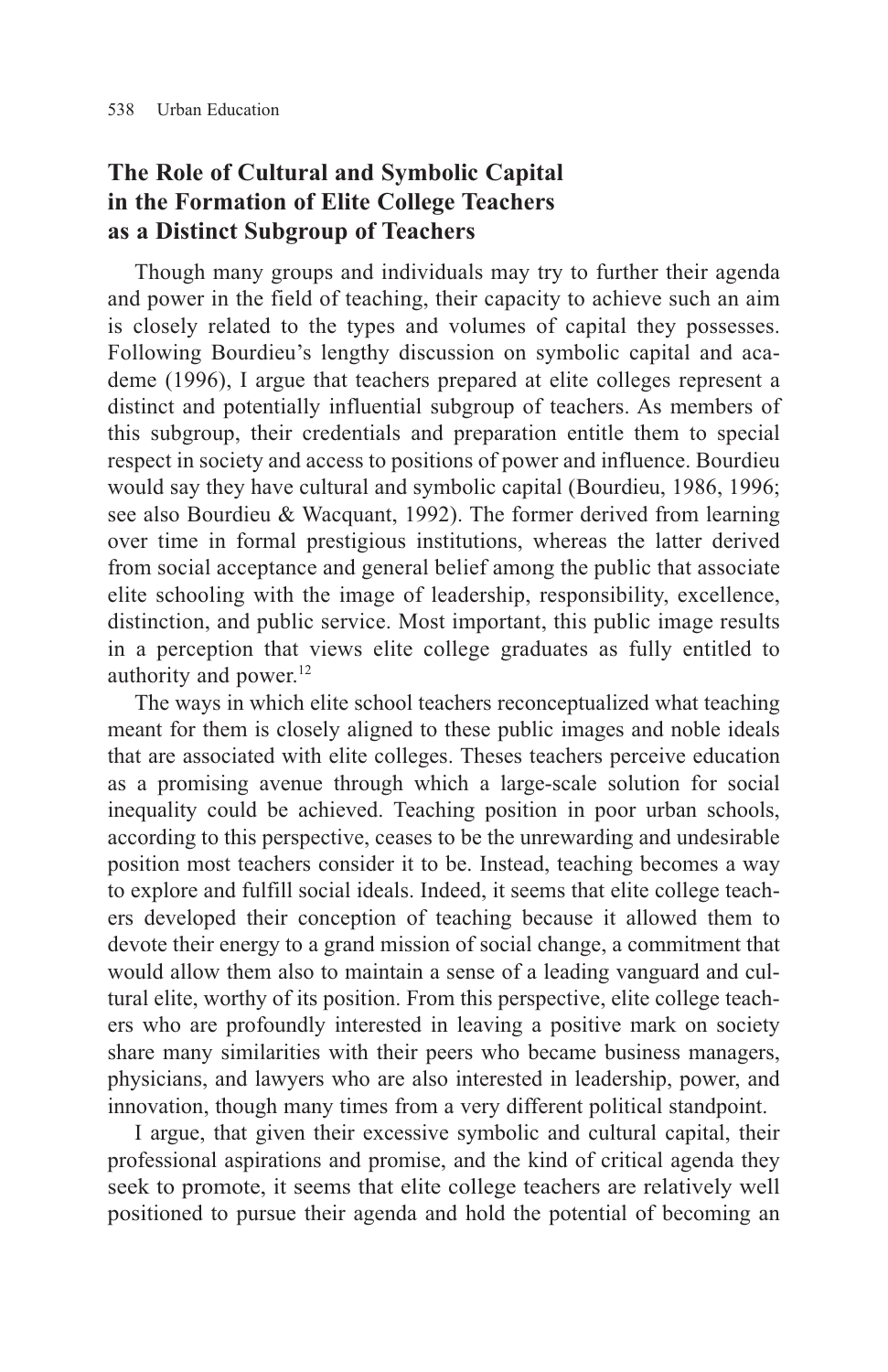influential group in the field of teaching. Bourdieu's theoretical perspective is helpful here because it clarifies the role of capital in shaping the lives of elite college teachers, their decision to teach in urban schools, their conception of teaching, and potential impact on the field

### **Future Research**

Some of the data highlighted in my analysis support the various hypotheses offered in this last section. For example, data from the pilot study of UTEP and from Center X suggest that these elite college teachers viewed themselves as a vanguard group that seeks to change society by staying in urban school (counter to the overwhelming number of teachers who flee urban schools as quickly as they can; Ingersoll, 2001) as teachers and leaders.

However, in order to test these assertions and the overall theory that suggests looking at elite college teachers as a distinct subgroup in the field of teaching, a more representative sample of teachers prepared at elite colleges is needed. In addition, there is a need to develop longitudinal research to see whether elite college teachers are indeed more likely to stay as teachers in urban schools, how many of them choose a leadership path as leaders in urban education, and how many leave urban schools in favor of suburban schools or other professions. Second, further research is needed to analyze the impact of this subgroup of teachers on the field of teaching and urban education. Do these teachers as they become leaders continue to hold more or less the same "progressive" ideas of social justice and change? Or do they adopt the mainstream ideas that are prevalent in their field? An interesting way to study these issues is by checking what leadership positions in the urban districts of Los Angeles or Chicago (where Center X and UTEP operate) are occupied by the programs' alums and whether these individuals promote an agenda that correspond to the social ideals they used to hold.

#### **Summary**

Some may argue that social justice has been on the agenda of teacher education before and that recruiting teachers from elite colleges is also not a new story. I agree. Still, this does not mean that most teachers or teacher preparation programs are genuinely committed to social justice in the context of urban education. National data on teacher attrition from urban districts are indeed astounding evidence that this commitment is fading. The teachers from the three programs described in this article sought to revive and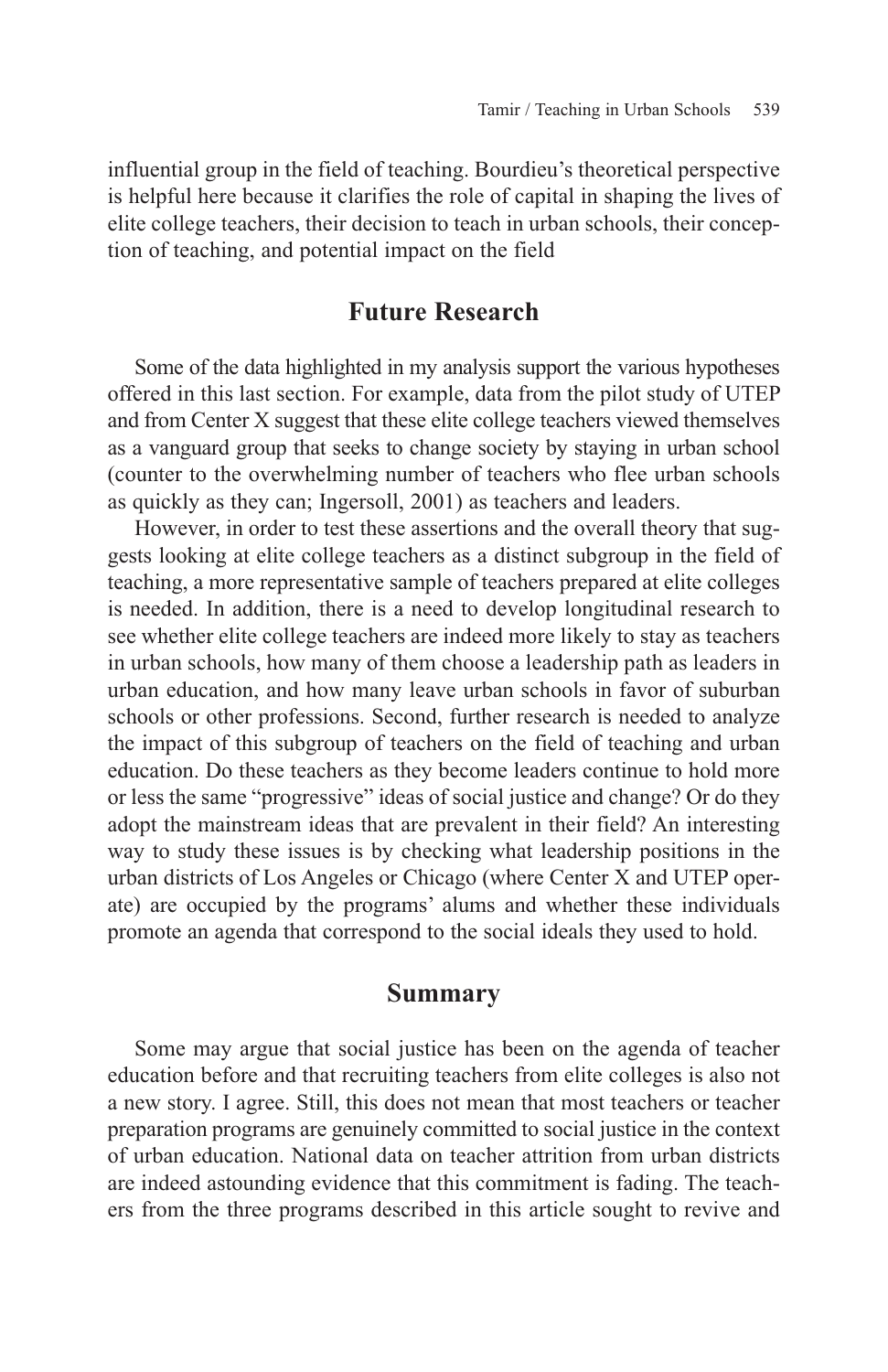reinvent these ongoing commitments for social justice. They represent a clear voice that views social justice as the main mission of teaching.

In this article, I have identified a gap in the research on teachers that requires further attention. I have shown that not all teachers choose teaching and conceptualize teaching in the same way. In particular, I focused on illuminating why elite college teachers were drawn to teaching and how their perspective of teaching redefines the common role and responsibilities of teaching. Using Bourdieu's notions of field and capital, I argued that though the decision of elite college teachers to choose teaching may seem irrational from a first glance, the particular ways in which they conceptualize teaching and act on their commitments correspond well with their image in society as a selective group who is expected to initiate, take leadership positions, and push for changes, with their image of themselves as a visionary vanguard who seeks to change society and make it a better place.

## **Appendix A: Interview protocol**

Decisions to teach

- 1. Tell me about your decision to teach. a. How did you arrive at this choice? b. Why is teaching important to you?
- 2. Is there something about your personal beliefs or values or religious beliefs that influenced your decision to teach in any way? a. Did anything else influence you?

Possible Probes: childhood, childhood environment, own schooling, family

- 3. What did/do you hope to achieve by becoming a teacher?
- 4. Have you ever considered other career directions, aside from teaching?
- 5. How long do you think you'll stay in teaching?

Decisions to teach in Catholic, Jewish, public urban schools

- 6. Tell me about your decision to teach in an Urban school.
- 7. Can you see yourself teaching in another kind of school? Please explain.

Teaching practice

Next, I'm interested in learning more about your teaching.

- 8. What is your image of good teaching?
- 9. If I were to observe you in your classroom, what would I see you doing that fits your image of good teaching?
- 10. How does being a teacher fit with how you see yourself as a person? a. How does being a teacher fit with your commitments to social justice?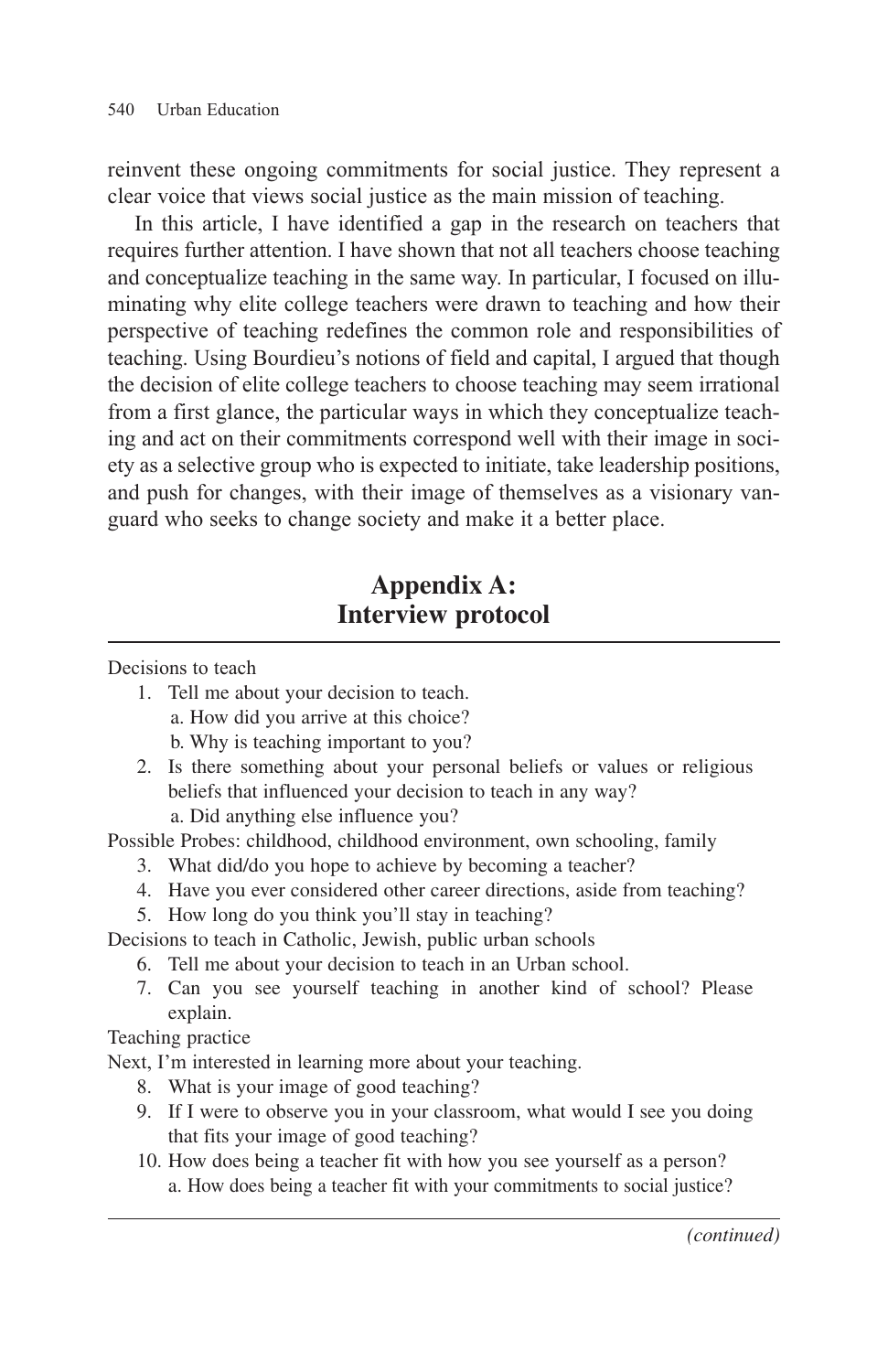Teacher education

Now let's talk about your teacher education program.

11. Did/Does your teacher education program have an image of good teaching in an

Urban school?

a. How would you describe that image?

b. How did you learn about that image in your program?

12. How does that image fit with your own vision of good teaching?

Let's talk about the relationship between the teacher education program and your work as a teacher.

13. In what ways has the program influenced your classroom teaching?

a. Can you be specific?

14. In what ways has the program influenced your interactions with your students?

a. Can you be specific?

15. In what ways has the program influenced your interactions with the teachers in your school?

a. Can you be specific?

b. Who are your important colleagues?

16. In what ways has the program influenced your views of parents, students and the community in which you teach?

17. In what ways has the program influenced your definition of yourself (or how you see yourself) as a teacher?

a. Can you be specific?

18. In what ways has the program influenced your sense of yourself as someone teaching as a means of achieving social justice?

19. Did/Does the program's philosophy or mission fit with your own values and beliefs? In what ways? Are there ways in which it doesn't fit?

a. Did/does the program stance towards social justice fit your own views? School contexts

Let's talk about the school in which you work.

20. What is the image of good elementary school teaching promoted by your school?

a. How do you know?

21. In what ways does your school enable you to teach that way?

22. Does the school's image of good teaching fit with your image of good teaching?

23. Does the school's philosophy or mission fit with your own values or beliefs? How does the fit or lack of fit affect you?

a. Does the school's image (the school you are currently placed in) of appropriate urban education fit with yours? How does the fit or lack of fit affect you?

24. Is there anything else you'd like to tell me or any questions I can answer for you?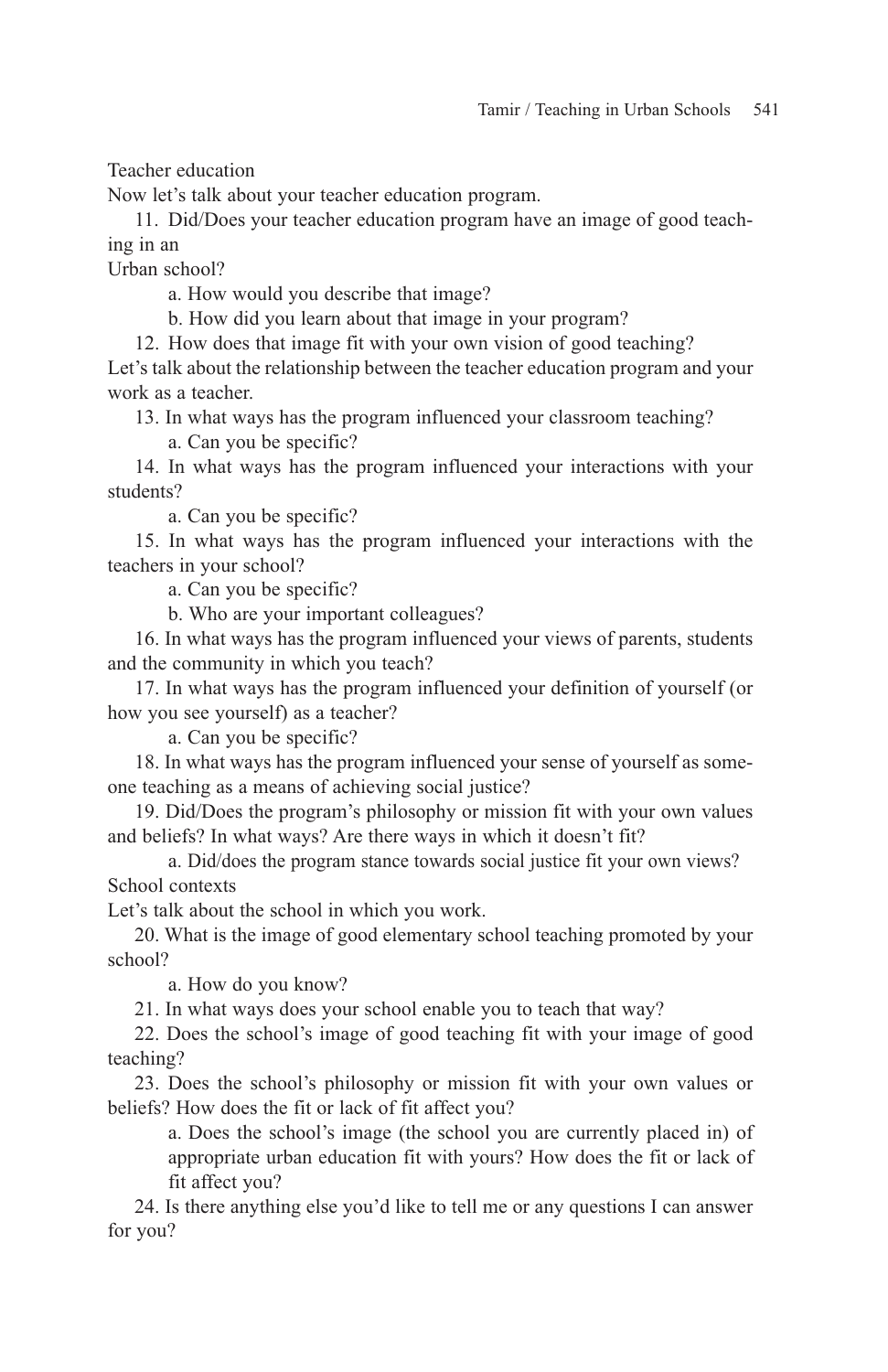### **Notes**

1. It should be noted that developing a social conception of teaching is not a new a phenomenon. During the 1960s, backed with a leftist ideology that was critical of racism, capitalism, and social inequality, many White middle-class women who attended elite colleges also entered teaching to make society a more eAppendix A: Interview protocol place. One important difference, however, is that though for these women choosing to teach was a more socially accepted decision to make, today's graduates are expected to choose a well-paying profession, like their male counterparts.

2. "Psychic or intrinsic rewards . . . consist entirely of subjective valuations made in the course of work engagement; their subjectivity means that they can vary from person to person. But they are also constrained by the nature of the occupation and its tasks. . . . (1975, p. 101).

3. "Extrinsic rewards . . . [include] what we usually think of as the "earning" attached to a role and involves money income, a level of prestige, and power over others . . ." (Lortie, 1975, 101).

4. "Ancillary rewards are simultaneously objective and subjective; they refer to objective characteristics of the work which may be perceived as rewards by some . . ." (Lortie, 1975, p. 101).

5. This definition may seems narrow, but it is widely used and show high correlations with other indicators like institutional prestige (Clark, 1983) or net student tuition (Davies & Guppy, 1997).

6. Although Smulyan (2004) concealed the institutional affiliation of the students she studied, several details in the text and from her biography led me to identify the institution. I used this information only to find out about the institution's SAT requirements and confirm my hypothesis regarding to its elite status.

 7. For more details regarding the scope, rationale, and recent publications and presentations that have come out of the study, please check the *Choosing to Teach* Web site: http:// www.brandeis.edu/mandel/projects/choosingtoteach.html

 8. Detailed discussion of these findings and others can be found in *Choosing to Teach Study: Urban Teacher Education Program (UTEP) Report,* by Tamir, Watzke, Kardos, and Sharon Feiman-Nemser (2007).

 9. In what might imply of the same tendency seen in Center X, males in UTEP also seem slightly more likely than women to pursue leadership roles.

10. For a more thorough analysis of *Choosing to Teach* teachers' careers and retention trends, see Tamir, E. (in press, b). "The Retention Question in Context-Specific Teacher Education: Do Beginning Teachers and Their Program Directors See Teachers' Future Career Eye to Eye?"

11. UTEP, Center X, and the third institution described by Smulyan reported having women in their programs at 80%, 80%, and 100%, respectively.

12. Bourdieu developed this argument in numerous publications. See in particular, *The State Nobility,* where Bourdieu (1996) analyzed the Grandes Écoles, France's elite higher education sector that enjoys a monopoly in preparing the economic, cultural, and state bureaucracy elites.

## **References**

Angus, D. L. (2001). *Professionalism and the public good: A brief history of teacher certification* (Ed. J. Mirel). Washington, DC: Thomas B. Fordham Foundation.

Baron's Educational Series, Inc. (1969). *Barron's Profiles of American Colleges*. Woodbury, NY: Author.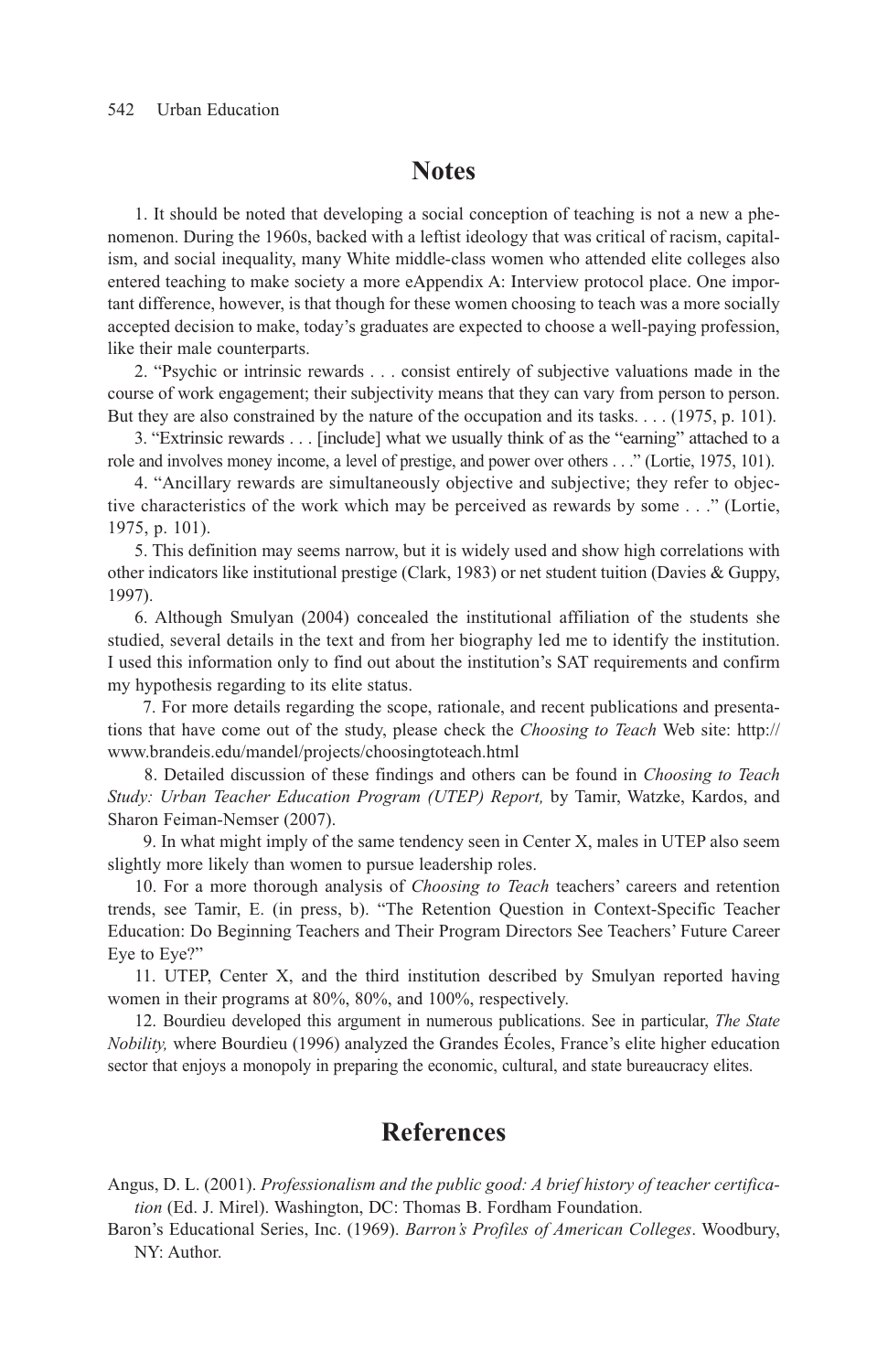- Barraza K. L., & Hunter-Quartz, K. (2005). *Aligning potential and opportunity: Recruiting non-traditional teacher candidates through specialized urban teacher education*. Retrieved June 6, 2007, from http://www.idea.gseis.ucla.edu/publications/utec/wp/pdf/03.pdf
- Bourdieu, P. (1985). The social space and the genesis of groups. *Theory & Society, 14*, 723-744.
- Bourdieu, P. (1986). The forms of capital. In J. Richardson (Ed.), *Handbook of theory and research for the sociology of education* (pp. 241-260). Westport, CT: Greenwood.
- Bourdieu, P. (1996). *The state nobility.* Stanford, CA: Stanford University Press.
- Bourdieu, P., & Wacquant, L. J. D. (1992). *An introduction to reflexive sociology.* Chicago: University of Chicago Press.
- Brand, J. E., & Halaby, C. N. (2003). *Regression and matching estimates of the effects of elite college attendance on career outcomes. Working paper*. Retrieved June 6, 2007, from http://66.102.1.104/scholar?hl=en&lr=&q=cache:dSWZyWMiPsoJ:www.ssc.wisc .edu/~jlowry/elite\_jbrand\_rev1203.pdf+Brand+%26+Halaby,+2003
- Clark, B. R. (1983). The higher education system: Academic organization in cross-national perspective. Berkeley: University of California Press.
- Cochran-Smith, M. (2005). The new teacher education: For better or for worse? *Educational Researcher, 34*(7), 3-17.
- Condliffe-Lagemann, E. (2000). *An elusive science: The troubling history of education research.* Chicago: The University of Chicago Press.
- Davies, S., & Guppy, N. (1997). Fields of study, college selectivity, and student inequalities in higher education. *Social Forces, 75*, 1417-1438.
- Feistritzer, E. (2005a). *Profile of teachers in the U.S. 2005*. Washington, DC: The National Center for Alternative Certification.
- Feistritzer, E. (2005b). *Profile of alternate route teachers*. Washington, DC: The National Center for Alternative Certification.
- Feistritzer, E. C. (2006). *Alternative teacher certification: A state-by-state analysis 2005.* Washington, DC: The National Center for Alternative Certification.
- Hansen, D. T. (1995). *The call to teach.* New York: Teachers College Press.
- Hoffman, N. (2003). *Woman's "true" profession: Voices from the history of teaching*. Cambridge, MA: Harvard Education Press.
- Humphrey, D., & Wechsler, M. E. (2007). Insights into alternative certification: Initial findings from a national study. *Teachers College Record, 109*, 483-530.
- Ingersoll, R. M. (2001). Teacher turnover and teacher shortages: An organizational analysis. *American Educational Research Journal, 37*, 499-534.
- Ingersoll, R. M. (2003)*. Is there really a teacher shortage?* Consortium for Policy Research in Education, University of Pennsylvania. Retrieved April 6, 2009, from http://depts .washington.edu/ctpmail/PDFs/Shortage-RI-09-2003.pdf
- Johnson, S. M., & Birkeland, S. E. (2003) Pursuing a "sense of success": New teachers explain their career decisions. *American Educational Research Journal, 40*, 581-617.
- Johnson, S. M., & The Project on the Next Generation of Teachers. (2004). *Finders and keepers: Helping new teachers survive and thrive in our schools*. San Francisco: Jossey-Bass.
- Labaree, D. F. (2004). *The trouble with ed schools.* New Haven, CT: Yale University Press.
- Labaree, D. F. (2005). Life on the margins. *Journal of Teacher Education, 56*, 186-191.
- Lacey, C. (1977). *The socialization of teachers.* New York: Methuen.
- Lanier, J. E., & Little, J. W. (1986). Research on teacher education. In M. C. Wittrock (Ed.), *Handbook of research on teaching* (3rd ed., pp. 527-569). New York: Macmillan.
- Lortie, D. (1975). *Schoolteacher: A sociological study.* Chicago: The University of Chicago Press.